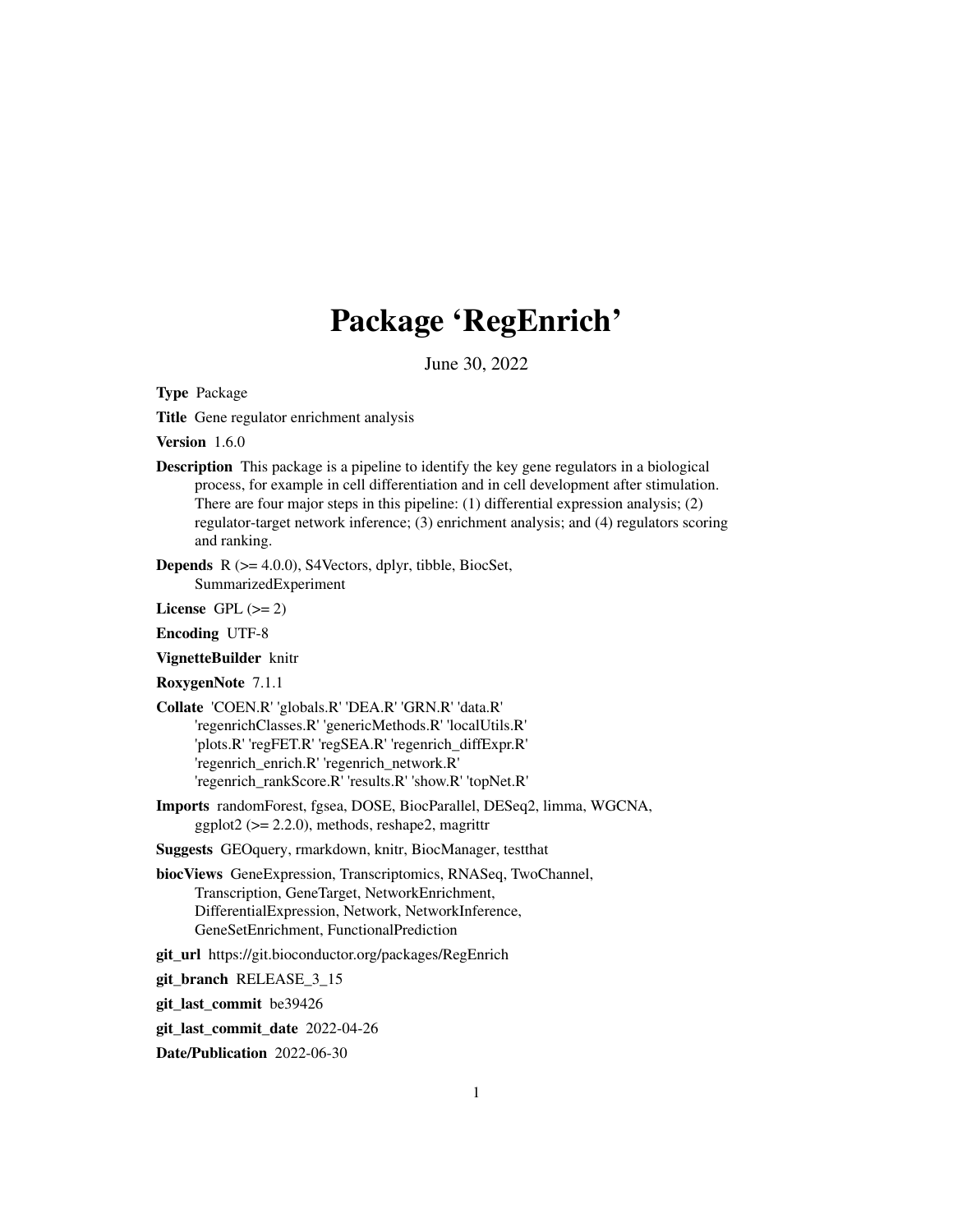<span id="page-1-0"></span>Author Weiyang Tao [cre, aut], Aridaman Pandit [aut]

Maintainer Weiyang Tao <weiyangtao1513@gmail.com>

# R topics documented:

|       | $dim, TopNetwork-method \dots \dots \dots \dots \dots \dots \dots \dots \dots \dots \dots \dots \dots \dots$          | 3              |
|-------|-----------------------------------------------------------------------------------------------------------------------|----------------|
|       |                                                                                                                       | $\overline{4}$ |
|       |                                                                                                                       | $\overline{4}$ |
|       |                                                                                                                       | 5              |
|       | Lyme_GSE63085 $\dots \dots \dots \dots \dots \dots \dots \dots \dots \dots \dots \dots \dots \dots \dots \dots \dots$ | 6              |
|       |                                                                                                                       | $\overline{7}$ |
|       |                                                                                                                       | - 8            |
|       |                                                                                                                       | $\mathbf{Q}$   |
|       |                                                                                                                       |                |
|       |                                                                                                                       |                |
|       |                                                                                                                       |                |
|       |                                                                                                                       |                |
|       |                                                                                                                       |                |
|       |                                                                                                                       |                |
|       |                                                                                                                       |                |
|       |                                                                                                                       |                |
|       |                                                                                                                       |                |
|       |                                                                                                                       |                |
|       |                                                                                                                       |                |
|       |                                                                                                                       |                |
|       |                                                                                                                       |                |
|       | <b>TFs</b>                                                                                                            |                |
|       |                                                                                                                       |                |
| Index |                                                                                                                       | 34             |

DeaSet-class *DeaSet class*

# Description

DeaSet class

# Slots

colData DataFrame object, sample information, the row name is corresponding to the column names of expression matrix in the assays slot.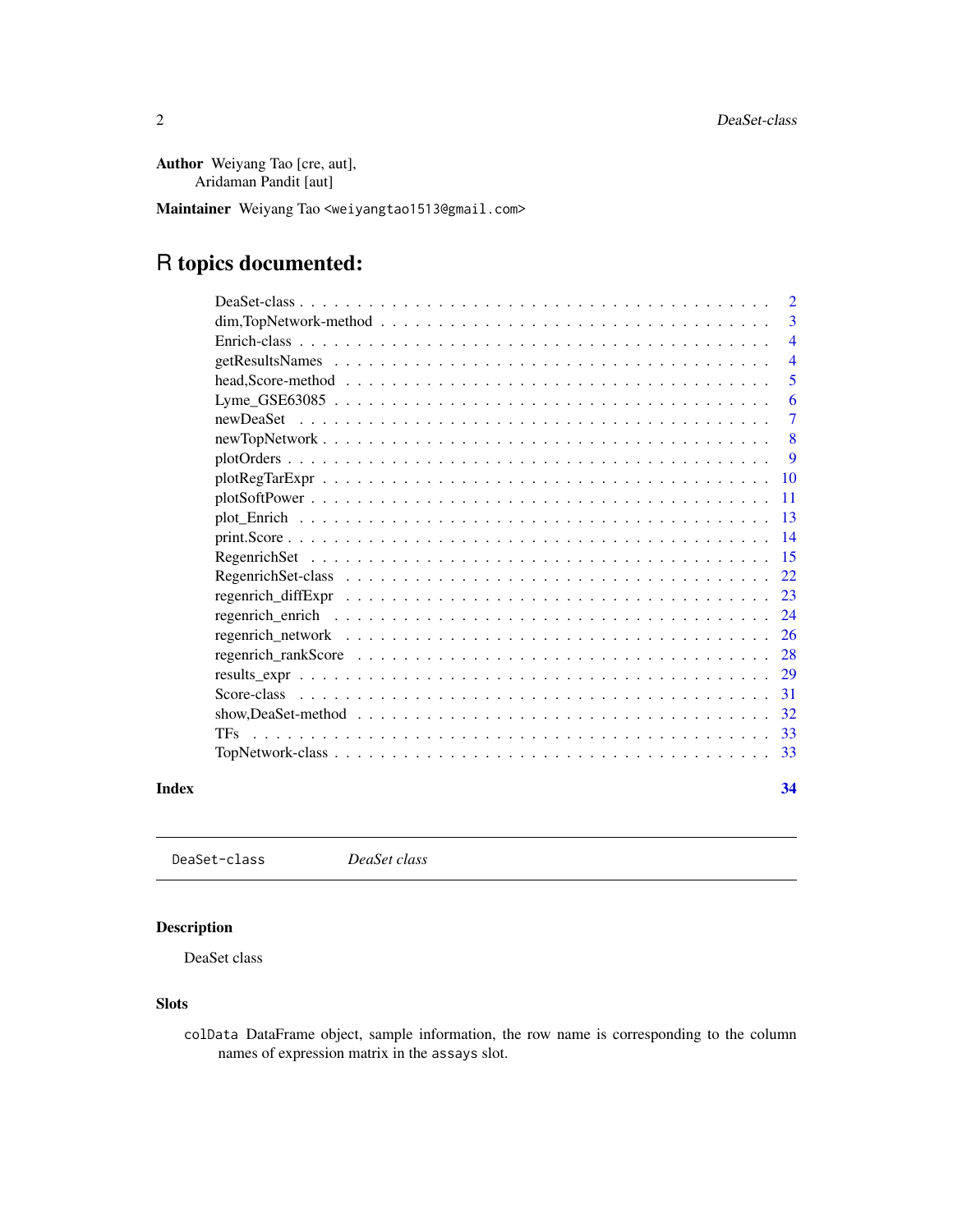<span id="page-2-0"></span>assays SimpleList object of one/multiple matrix/matrices, this is the slot for storing the expression data after filtering (and after Variance Stabilizing Transformation, i.e. VST, if the differential analysis method is 'Wald\_DESeq2' or 'LRT\_DESeq2'). And the expression matrix is used for network inference and plotting.

NAMES row names of expression data in assays slot and elementMetadata slot.

elementMetadata feature information, contains at least a DataFrame of three columns, i.e. 'gene', 'p' and 'logFC', which stores gene names/IDs, differential p values and log2 expression fold changes, respectively.

metadata DataFrame object, information of feature columns.

assayRaw a slot for saving the raw expression data.

#### Examples

```
nrows = 100ncols = 6counts = matrix(rnbinom(nrows * ncols, size = 2, mu = 500),
                nrow = nrows)assays = SimpleList(assayData = counts)
colData = DataFrame(Condition = rep(c("treatment", "ctrl"), 3),row.names=LETTERS[1:6])
geneNames = sprintf("G%03s", seq(nrows))
elementMetadata = DataFrame(gene = geneNames,
                            p = numeric(nrows),
                            logFC = numeric(nrows))
ds = new("DeaSet",
        assays = Assays(assays),
        colData = colData,
        assayRaw = counts,
        elementMetadata = elementMetadata,
        NAMES = geneNames)
ds
```
dim,TopNetwork-method *dimention of 'TopNetwork' object*

# Description

dimention of 'TopNetwork' object

#### Usage

## S4 method for signature 'TopNetwork' dim(x)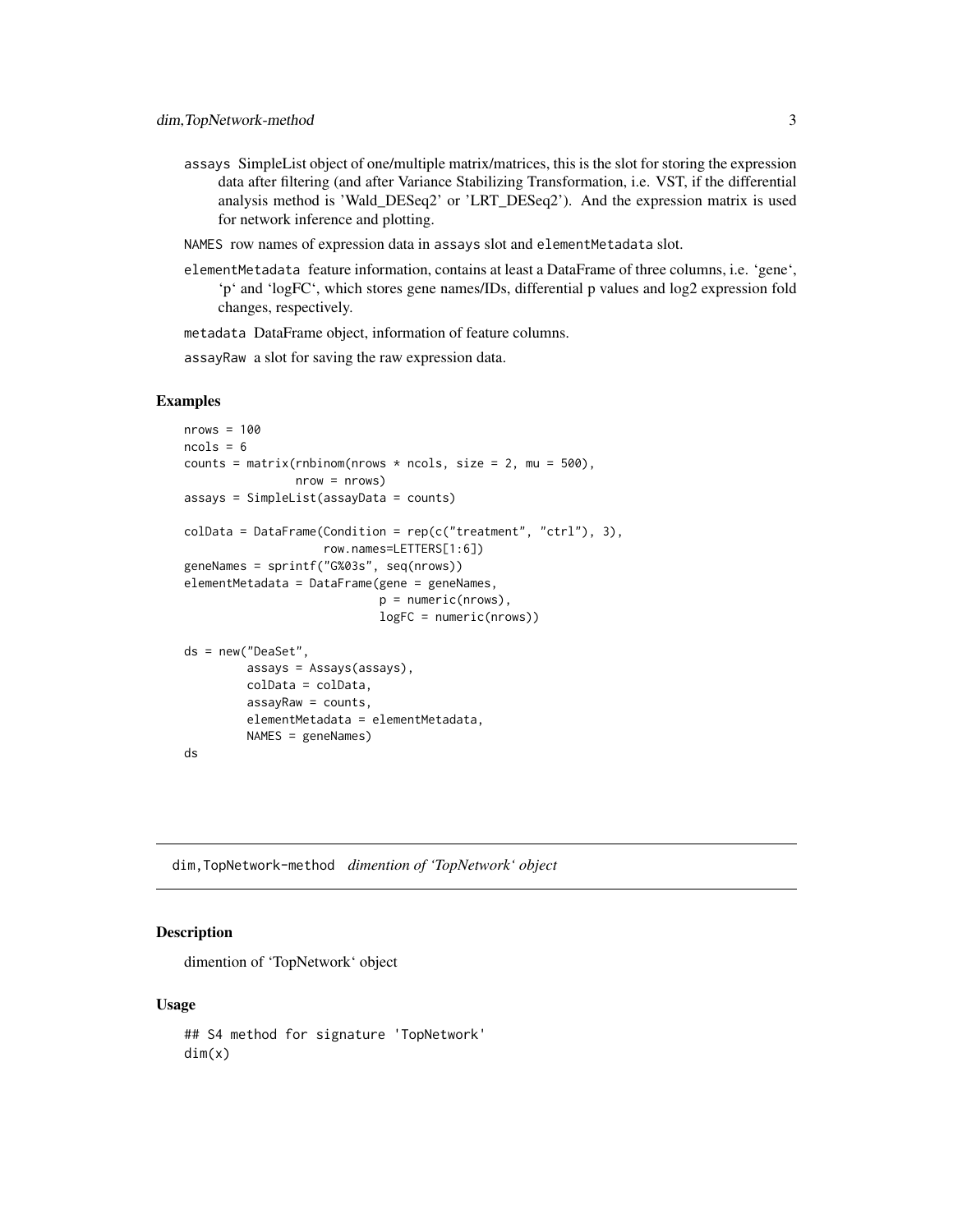#### <span id="page-3-0"></span>Arguments

x a 'TopNetwork' object.

# Value

Dimention of regulator-target network edge table.

#### Examples

nw = newTopNetwork() dim(nw)

<span id="page-3-1"></span>Enrich-class *Enrich class*

# Description

The 'Enrich' object is to store enrichment analysis results by either 'FET' method or 'GSEA' method.

#### **Slots**

topResult data frame. The enrichment results that pass thresholds (default threshold is 0.05).

allResult data frame. The enrichment results by FET or GSEA methods.

gene character vector indicating the genes used for enrichment analysis.

- namedScores numeric vector, a vector of ranked scores (decendent), the names of the scores are the genes to perform enrichment analysis. Here the scores are p-value of each gene.
- type character indicating enrichment method, either 'FET' or 'GSEA'.

| getResultsNames | Inference the name of results of DESeq analysis by a formula (or |
|-----------------|------------------------------------------------------------------|
|                 | model matrix) and sample information                             |

# Description

Inference the name of results of DESeq analysis by a formula (or model matrix) and sample information

#### Usage

getResultsNames(design, pData = NULL)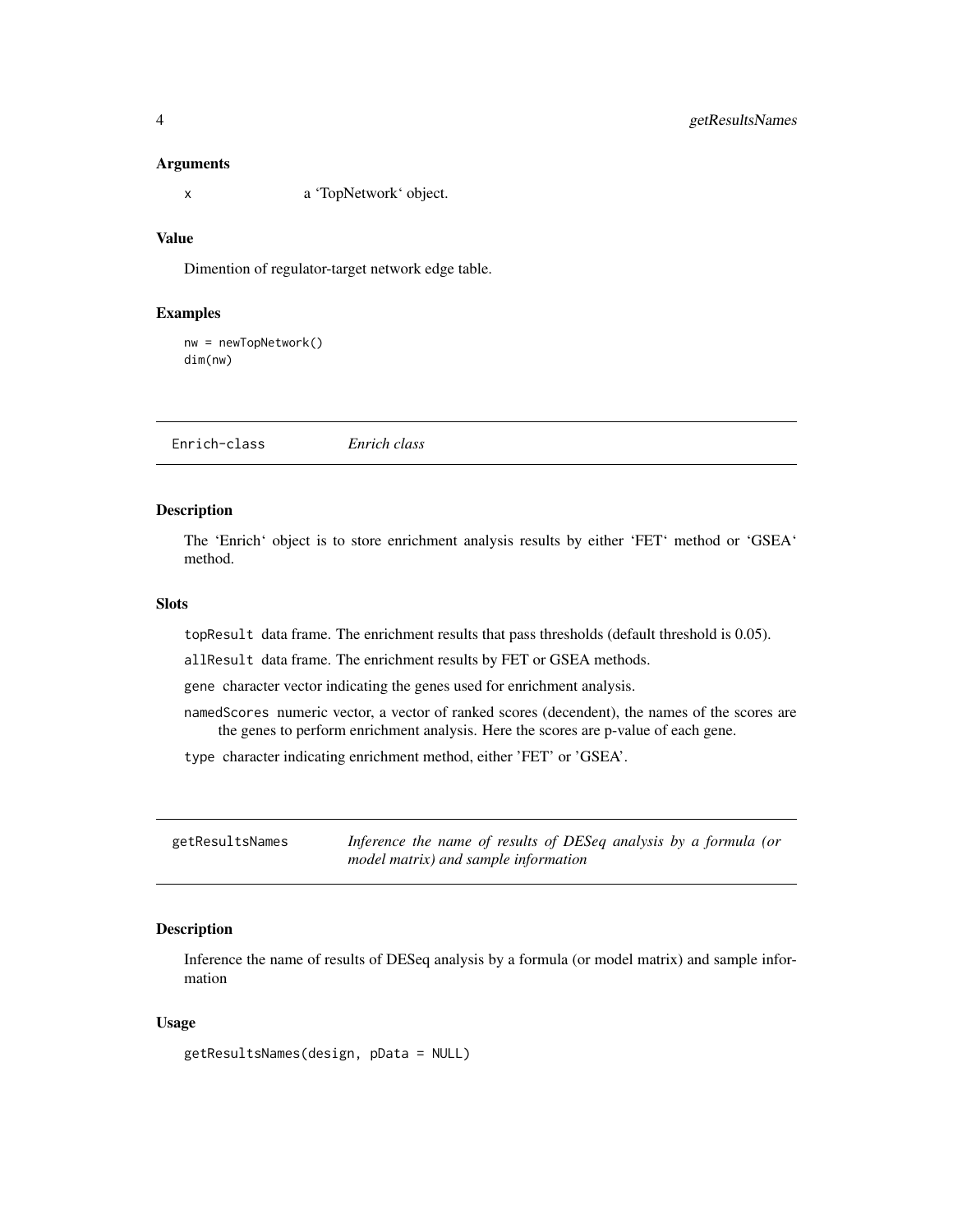#### <span id="page-4-0"></span>**Arguments**

| design | either a formula or a model matrix.                                             |
|--------|---------------------------------------------------------------------------------|
| pData  | a data frame, showing the information of each sample. If design is a formula,   |
|        | the pData must be include the columns that identical to the terms of the design |
|        | formula. If design is a model matrix, then pData is not used. Default is NULL.  |

#### Value

the names of contrast parameter (list of character format) that [regenrich\\_diffExpr](#page-22-1) and [results](#page-0-0) function can use, and it is the same as the value that [resultsNames](#page-0-0) function returns.

#### Examples

```
# formula with intercept
design = \simcondition
pData = data frame(condition = factor(c('A', 'A', 'A', 'B', 'B', 'B'))c('A', 'B')))
getResultsNames(design, pData)
# formula without intercept
design = ~0+condition
getResultsNames(design, pData)
# formula with two terms
design = \sim condition+treatmentpData = data frame(condition = factor(rep(c('A', 'B')), each= 4),c('A', 'B')),
                   treatment = factor(rep_len(c('Ctrl', 'Treat'), 8),
                                      c('Ctrl', 'Treat')))
getResultsNames(design, pData)
# formula with two terms and an interaction term
design = ~condition+treatment+condition:treatment
getResultsNames(design, pData)
# design is a model matrix
pData = data.frame(condition = factor(rep(c('A', 'B'), each= 4),
                                      c('A', 'B')),
                   treatment = factor(rep_len(c('Ctrl', 'Treat'), 8),
                                      c('Ctrl', 'Treat')))
design = model.matrix(~condition+treatment, pData)
getResultsNames(design)
```
head,Score-method *head or tail of Score object*

#### Description

head or tail of Score object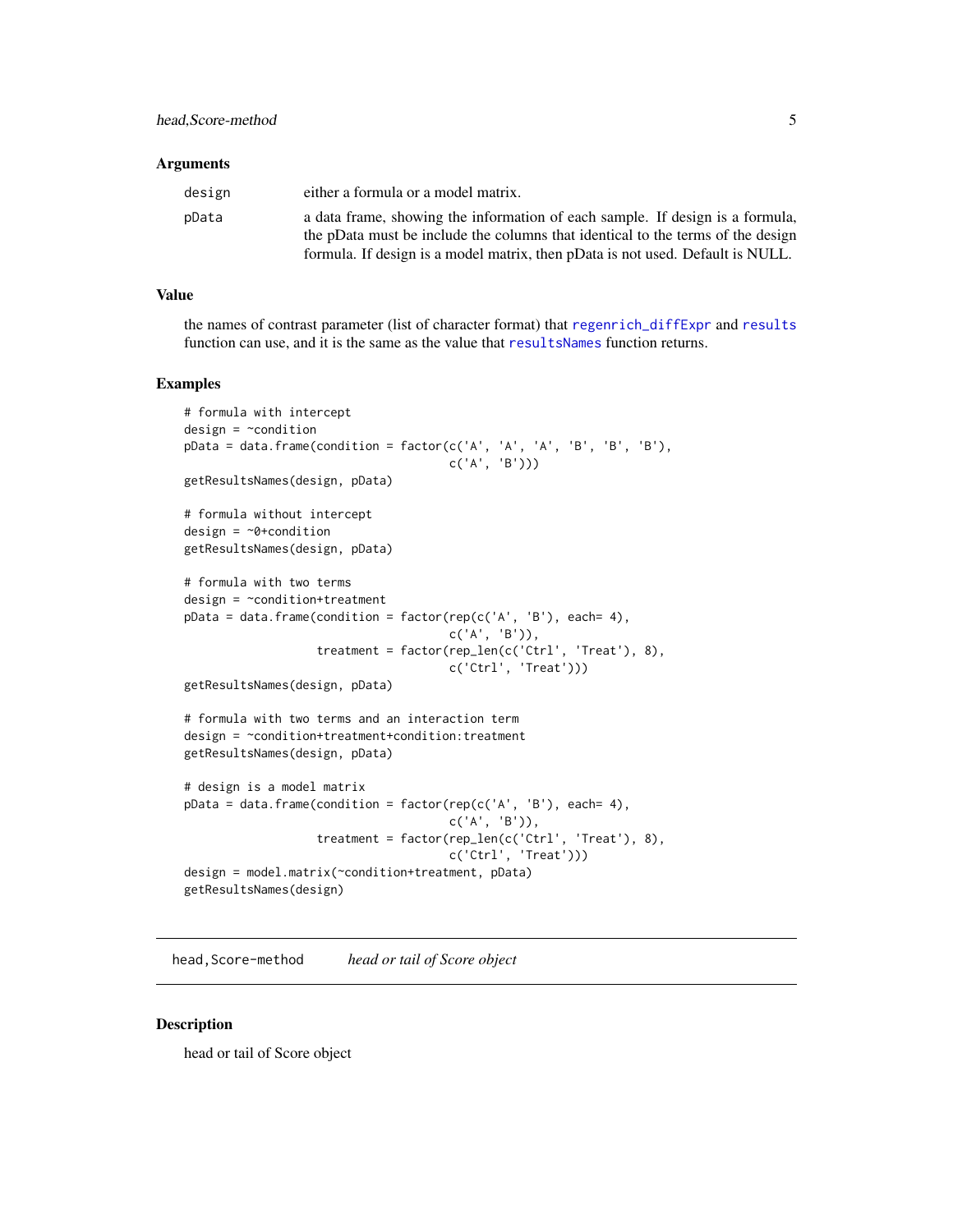#### Usage

```
## S4 method for signature 'Score'
head(x, \ldots)## S4 method for signature 'Score'
tail(x, \ldots)
```
#### Arguments

| $\boldsymbol{\mathsf{x}}$ | an Score object.                                 |
|---------------------------|--------------------------------------------------|
| $\cdots$                  | arguments to be passed to or from other methods. |

#### Value

Head or tail table of Score object.

#### Examples

```
s = newScore(leftters, seq(26), seq(26), seq(26), seq(26), seq(2, 0, len = 26))s1 = head(s)s1
s2 = tail(s)s2
```
Lyme\_GSE63085 *Example RNAseq dataset [Human]*

### Description

Data from an RNA sequencing experiment on peripheral mononuclear blood cells (PBMC) of Lyme disease patients against healthy controls. It contains a gene expression (FPKM) table (data frame) and a sample information table (data frame).

#### Usage

data(Lyme\_GSE63085)

# Format

A list of 2 elements: FPKM and sampleInfo. FPKM is the 'Fragments Per Kilobase of transcript per Million mapped reads' data, which is a 5000 (genes) \* 52 (samples) data frame. sampleInfo is the information of samples, which is 52 (samples) \* 9 (features) data frame. The full version of FPKM table contains 23615 rows, which can be downloaded from GEO database.

<span id="page-5-0"></span>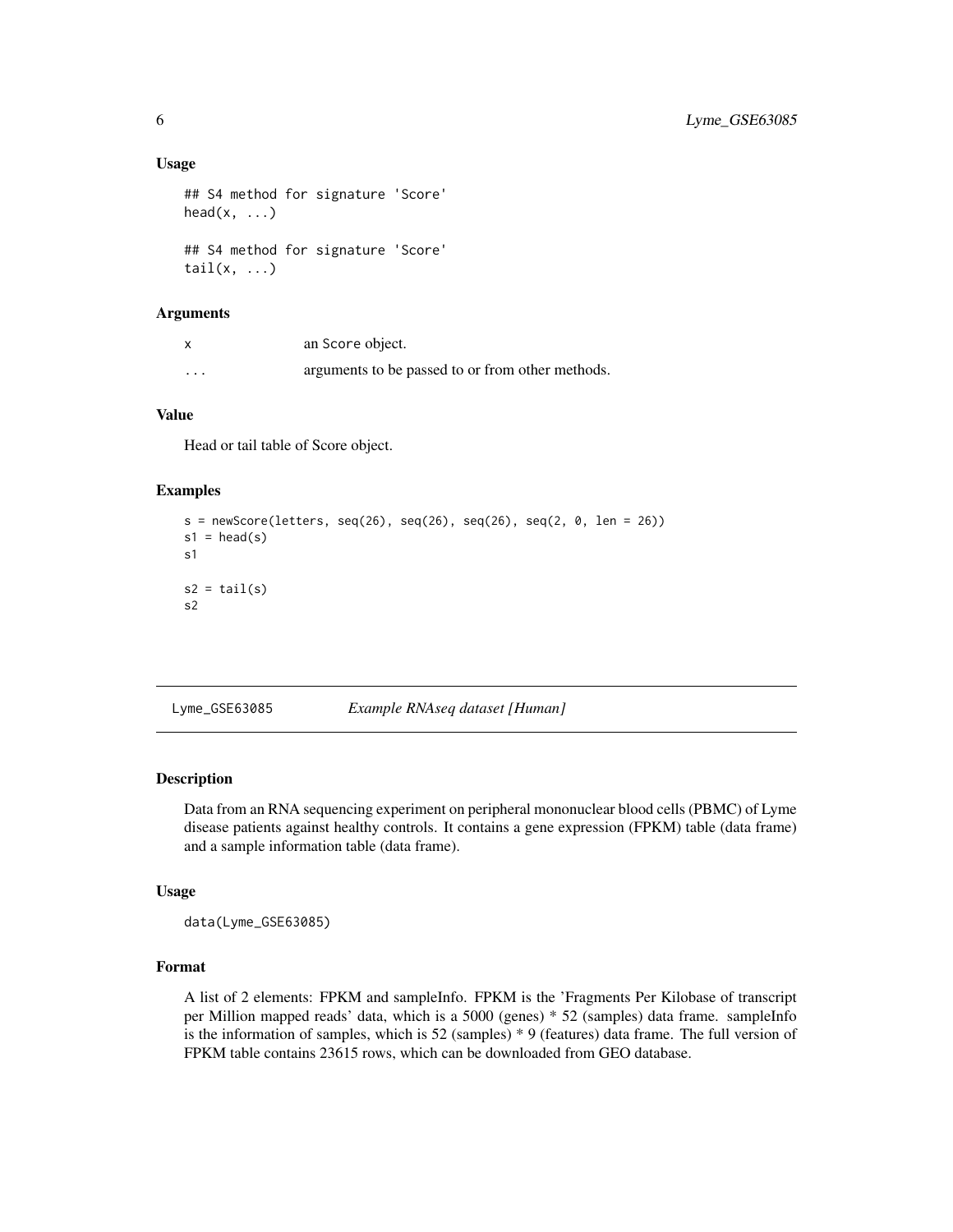#### <span id="page-6-0"></span>newDeaSet 7 and 2008 and 2008 and 2008 and 2008 and 2008 and 2008 and 2008 and 2008 and 2008 and 2008 and 2008

# Source

[URL](https://www.ncbi.nlm.nih.gov/geo/query/acc.cgi?acc=GSE63085)

# References

Bouquet et al. (2016) mBio 7(1): e00100-16 [\(PubMed\)](https://www.ncbi.nlm.nih.gov/pubmed/26873097)

# <span id="page-6-1"></span>newDeaSet *DeaSet object creator*

# Description

DeaSet object creator

## Usage

```
newDeaSet(
 assayRaw = matrix(nrow = \theta, ncol = \theta),
 rowData = NULL,
 assays = SimpleList(),
 colData = DataFrame(),
 metadata = list()
)
```
#### Arguments

| assayRaw | A matrix of gene expression data. This can be the same as the matrix-like ele-<br>ment in assays parameter.                               |
|----------|-------------------------------------------------------------------------------------------------------------------------------------------|
| rowData  | A DataFrame object describing the rows.                                                                                                   |
| assays   | A list or Simple List of matrix-like element, or a matrix-like object. The matrix-<br>like element can be the same as assayRaw parameter. |
| colData  | A DataFrame describing the sample information.                                                                                            |
| metadata | An optional list of arbitrary content describing the overall experiment.                                                                  |

#### Value

A DeaSet object.

```
# Empty DeaSet object
newDeaSet()
# 100 * 6 DeaSet object
nrows = 100ncols = 6counts = matrix(rnbinom(nrows * ncols, size = 2, mu = 500),
```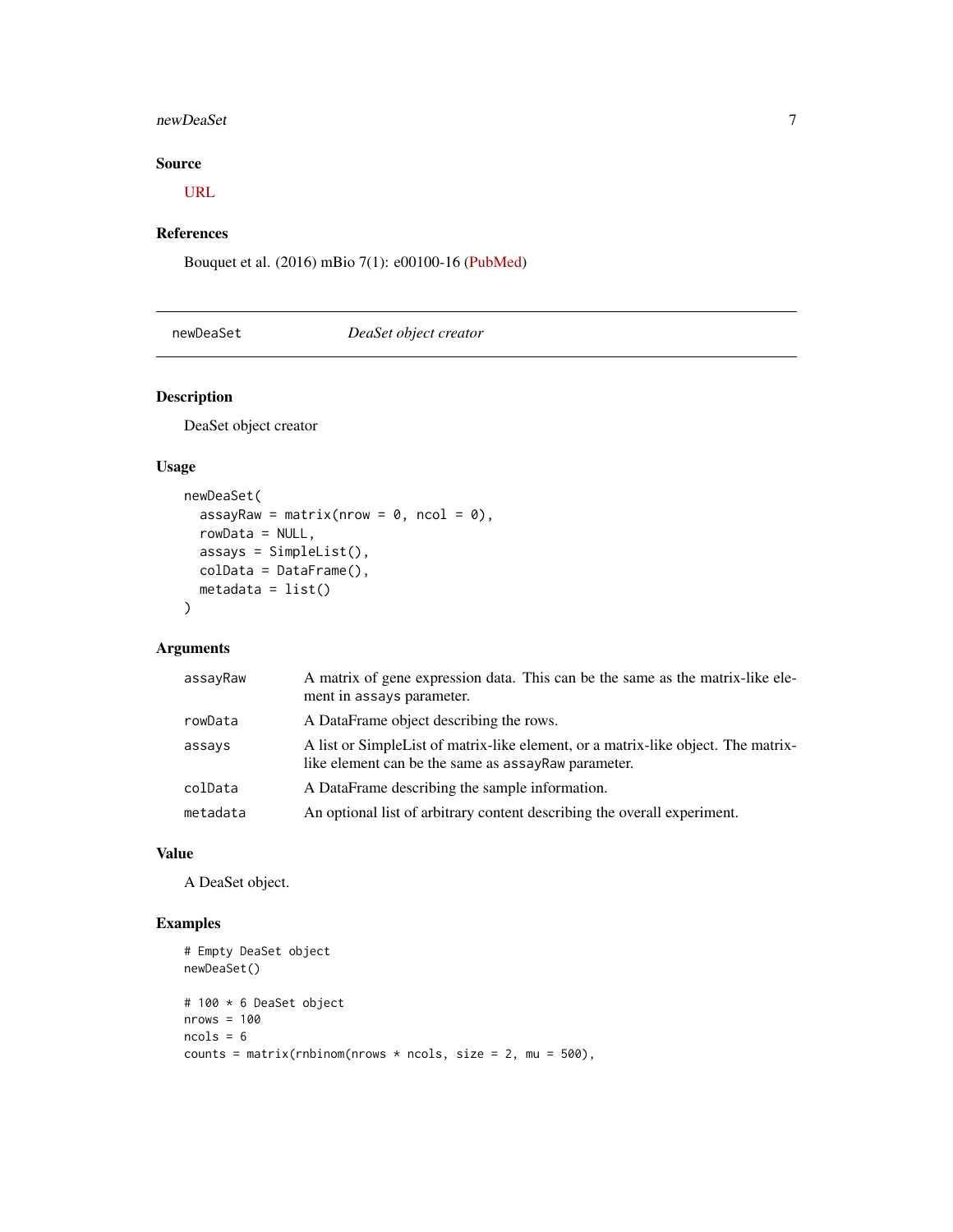```
nrow = nrows)
assays = SimpleList(counts=counts)
colData = DataFrame(Condition = rep(c("treatment", "ctrl"), 3),row.names=LETTERS[1:6])
geneNames = sprintf("G%03s", seq(nrows))
elementMetadata = DataFrame(gene = geneNames,
                            p = numeric(nrows),
                            logFC = numeric(nrows))
newDeaSet(assayRaw = counts,
         rowData = elementMetadata,
         assays = SimpleList(assayData = counts),
         colData = colData)
```
newTopNetwork *TopNetwork object creator*

# Description

This function create 'TopNetwork' object using 3-column edge table.

#### Usage

```
newTopNetwork(
 networkEdgeTable,
 reg = ",
  directed = TRUE,
 networkConstruction = c("new", "COEN", "GRN"),
 percent = 100\mathcal{L}
```
# Arguments

| networkEdgeTable    |                                                                                                                                                                                                                                                        |  |
|---------------------|--------------------------------------------------------------------------------------------------------------------------------------------------------------------------------------------------------------------------------------------------------|--|
|                     | a data frame of 3 columns, representing 'from.gene' ('regulators'), 'to.gene'<br>('targets') and 'weight', respectively.                                                                                                                               |  |
| reg                 | a vector of gene regulators.                                                                                                                                                                                                                           |  |
| directed            | logical, whether the network is directed. Default is TRUE.                                                                                                                                                                                             |  |
| networkConstruction |                                                                                                                                                                                                                                                        |  |
|                     | the method to construct this network. Possible can be: 'COEN', coexpression<br>network; 'GRN', gene regulatory network by random forest; 'new' (default),<br>meaning a network provided by user, rather than inferred based on the expression<br>data. |  |
| percent             | the percentage of edges in the original whole network. Default is 100, meaning<br>100% edges in whole network.                                                                                                                                         |  |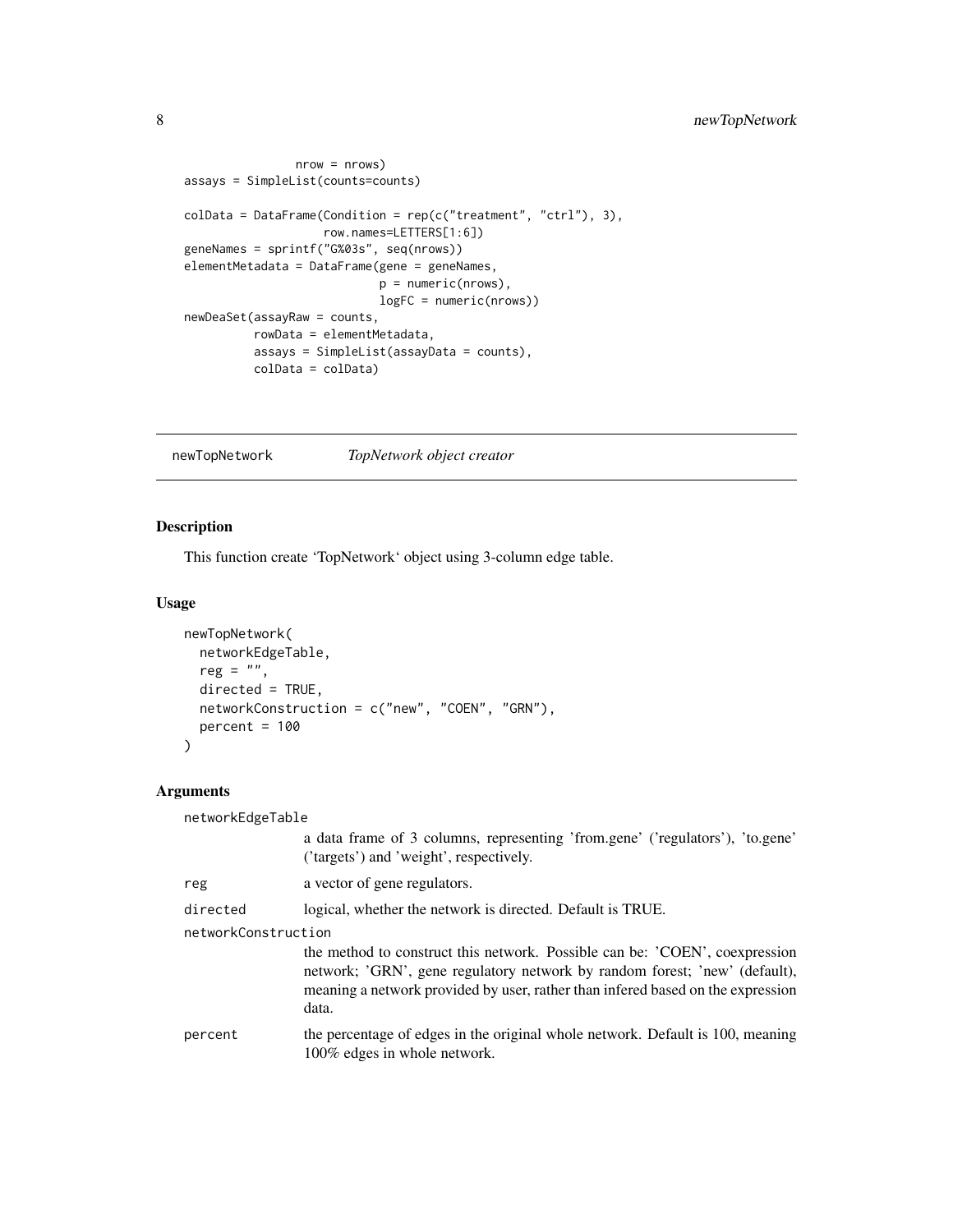# <span id="page-8-0"></span>plotOrders 9

# Value

an object of topNetwork class.

# Examples

```
data(TFs)
edge = data.frame(from = rep(TFs$TF_name[seq(3)], seq(3)),
                 to = TFs$TF_name[11:16], weight = 0.1*(6:1))
object = newTopNetwork(edge, networkConstruction = 'new', percent = 100)
object
str(object)
```
# plotOrders *Compare the orders of two vectors*

# Description

compare the orders of two vectors

### Usage

plotOrders(name1, name2)

# Arguments

| name1 | a vector with first order.           |
|-------|--------------------------------------|
| name2 | a vector with anothoer second order. |

# Value

A plot of comparing two orders of vectors.

```
a = c('a1', 'a2', 'a5', 'a4')b = c( 'a2', 'a5', 'a7', 'a4', 'a6')
plotOrders(a, b)
```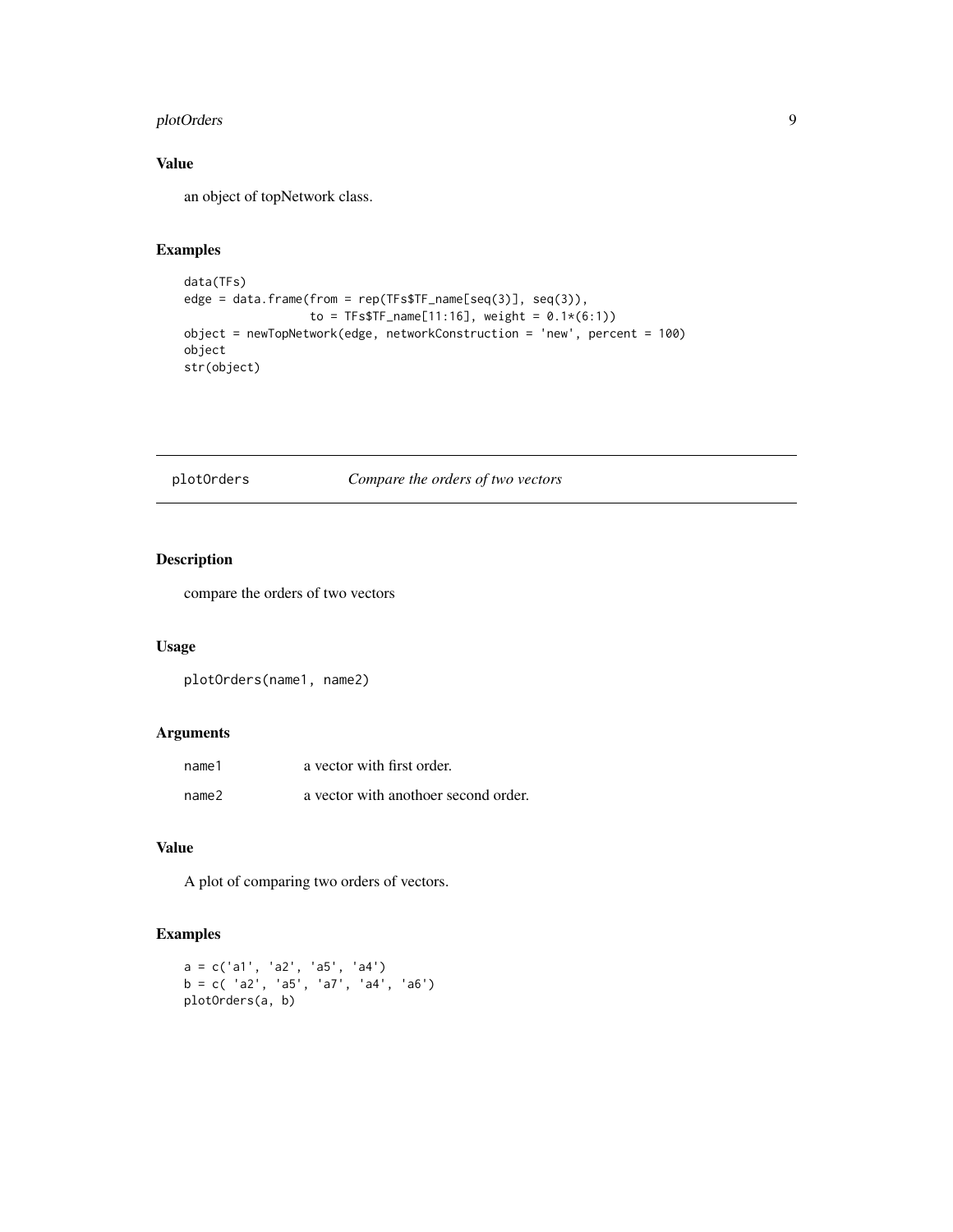<span id="page-9-0"></span>

# Description

Plot regulator and its targets expression

# Usage

```
plotRegTarExpr(
  object,
  reg,
  n = 1000,scale = TRUE,tarCol = "black",
  tarCollAlpha = 0.1,regCol = "#ffaa00",
  xlab = "Samples",
  ylab = "Z-scores",
  ...
)
```
# Arguments

| object      | a RegenrichSet object, to which at least regenrich_diffExpr and regenrich_network<br>functions have been applied. |
|-------------|-------------------------------------------------------------------------------------------------------------------|
| reg         | a regulator to plot.                                                                                              |
| n           | the maximum number of targets to plot.                                                                            |
| scale       | logical, whether gene expression is z-score normalized.                                                           |
| tarCol      | the color of the lines for the targets of the regulator.                                                          |
| tarColAlpha | numeric, ranging from 0 to 1, indicating transparancy of target lines.                                            |
| regCol      | the color of the line for the 'reg'.                                                                              |
| xlab        | x label of plot.                                                                                                  |
| ylab        | y label of plot.                                                                                                  |
| $\ddotsc$   | other parameters in ggplot function.                                                                              |

# Value

a ggplot object.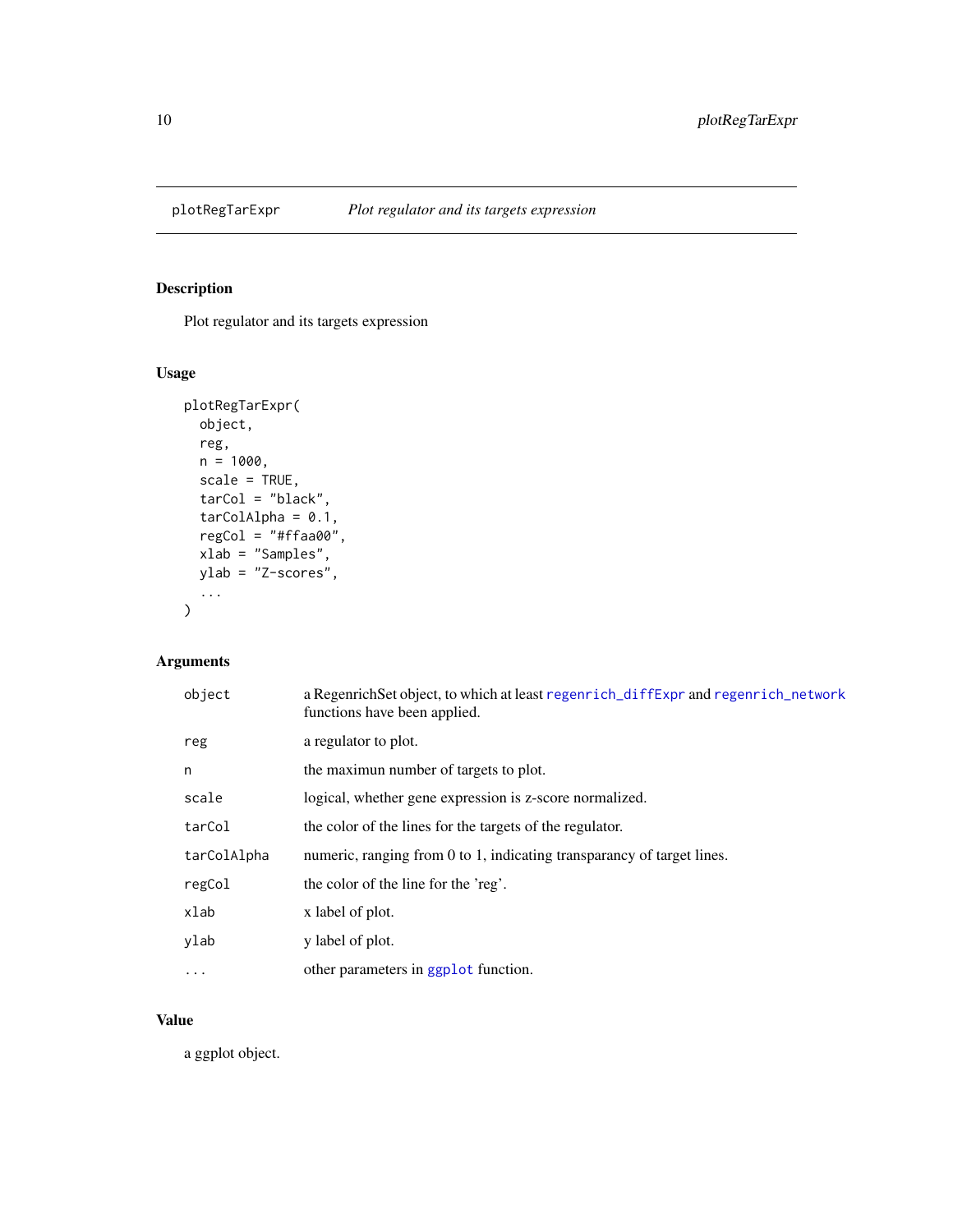#### <span id="page-10-0"></span>plotSoftPower 11

#### Examples

```
# constructing a RegenrichSet object
colData = data.frame(patientID = paste0('Sample_', seq(50)),
                     week = rep(c('0', '1'), each = 25),
                     row.names = paste0('Sample_', seq(50)),
                     stringsAsFactors = TRUE)
design = \simweek
reduced = ~1set.seed(123)
cnts = matrix(as.integer(rnbinom(n=1000*50, mu=100, size=1/0.1)), ncol=50,
              dimnames = list(paste0('gene', seq(1000)), rownames(colData)))
cnts[5,26:50] = cnts[5,26:50] + 50L # add reads to gene 5 in some samples.id = sample(31:1000, 20) # randomly select 20 rows, and assign reads.
cnts[id,] = vapply(cnts[5,], function(x)as.integer(rnbinom(n = 20, size = 1/0.02, mu = x))},
 FUN.VALUE = rep(1L, 20))
object = RegenrichSet(expr = cnts,
                      colData = colData,
                      method = 'LRT_DESeq2', minMeanExpr = 0,
                      design = design, reduced = reduced, fitType = 'local',
                      networkConstruction = 'COEN',
                      enrichTest = 'FET',
                      reg = paste0('gene', seq(30)))
## RegEnrich analysis
object = regenrich_diffExpr(object)
# Set a random softPower, otherwise it is difficult to achive a
# scale-free network because of a randomly generated count data.
object = regenrich_network(object, softPower = 3)
object = regenrich_enrich(object)
object = regenrich_rankScore(object)
## plot expression of a regulator and its targets.
plotRegTarExpr(object, reg = 'gene5')
plotRegTarExpr(object, reg = 'gene27')
```
<span id="page-10-1"></span>plotSoftPower *Plot soft power for WGCNA analysis*

#### Description

Plot soft power and corresponding scale free topology fitting index to find a proper soft power for WGCNA analysis.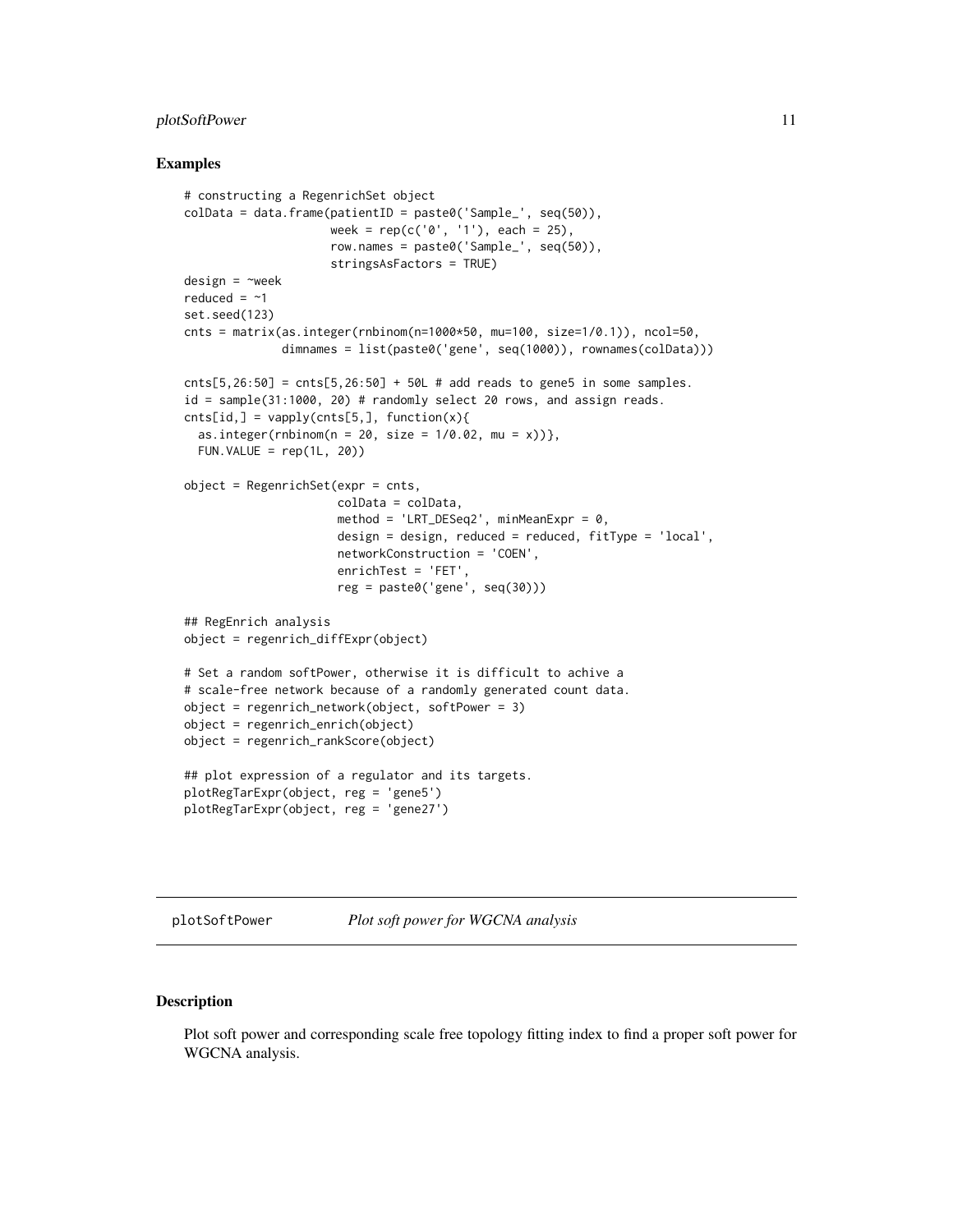# Usage

```
plotSoftPower(
  expr,
  rowSample = FALSE,
  weights = NULL,
  powerVector = c(\text{seq}(10), \text{seq}(12, 20, \text{ by } = 2)),RsquaredCut = 0.85,
  networkType = "unsigned",
  removeFirst = FALSE,
  nBreaks = 10,corFnc = WGCNA::cor,
  corOptions = list(use = "p")\lambda
```
#### Arguments

| expr         | Gene expression data, either a matrix or a data frame. By default, each row<br>represents a gene, each column represents a sample.         |
|--------------|--------------------------------------------------------------------------------------------------------------------------------------------|
| rowSample    | logic. If TRUE, each row represents a sample. The default is FALSE.                                                                        |
| weights,     | optional observation weights for expr to be used in correlation calculation.                                                               |
| powerVector  | a vector of soft thresholding powers for which the scale free topology fit indices<br>are to be calculated.                                |
| RsquaredCut  | desired minimum scale free topology fitting index $R^2$ . The default is 0.85.                                                             |
| networkType  | character, network type. Allowed values are (unique abbreviations of) "un-<br>signed" (default), "signed", "signed hybrid". See adjacency. |
| removeFirst, | should the first bin be removed from the connectivity histogram? The default is<br>FALSE.                                                  |
| nBreaks,     | number of bins in connectivity histograms. The default is 10.                                                                              |
| corFnc.      | correlation function to be used in adjacency calculation. The default is the cor<br>function in WGCNA.                                     |
| corOptions,  | a named list of options to the correlation function specified in corFnc. The<br>default is list(use $=$ "p").                              |

#### Value

a list of three elements: powerEstimate, fitIndices, and plot. powerEstimate is an estimate of an appropriate soft-thresholding power. fitIndices is a data frame containing the fit indices for scale free topology. The plot is a ggplot object.

```
data(Lyme_GSE63085)
log2FPKM = log2(Lyme_GSE63085$FPKM + 1)
log2FPKMhi = log2FPKM[rowMeans(log2FPKM) >= 10^-3, , drop = FALSE]
log2FPKMhi = head(log2FPKMhi, 3000) # First 3000 genes for example
```
<span id="page-11-0"></span>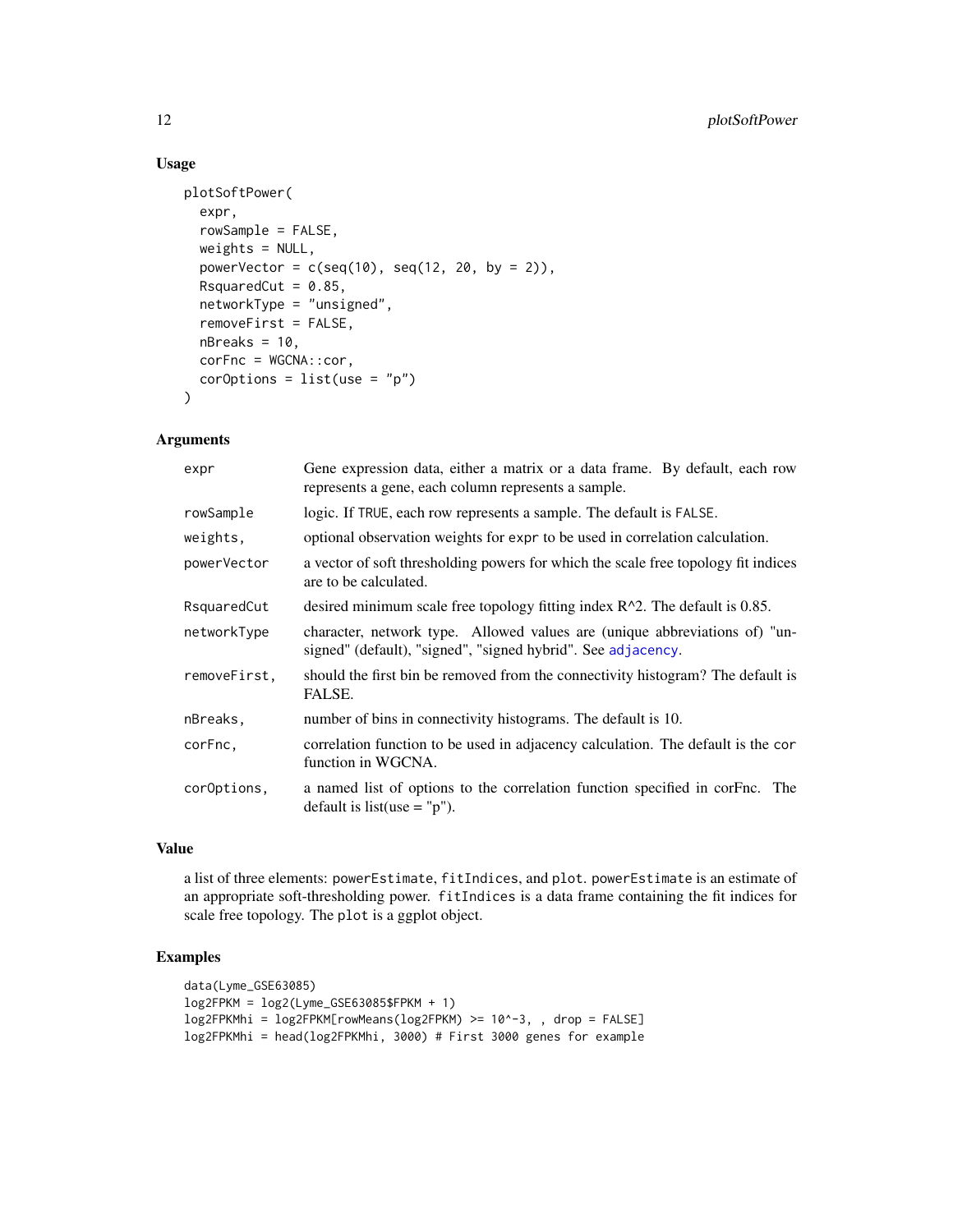```
softP = plotSoftPower(log2FPKMhi, RsquaredCut = 0.85)
print(softP)
```
plot\_Enrich *Plot results of FET/GSEA enrichment analysis*

# Description

Plot FET/GSEA enrichment results. If the FET method is applied, the top 'showCategory' regulator will be plotted. If the GSEA method is applied, the GSEA graph of regulator 'reg' will be plotted.

## Usage

```
plot_Enrich(object, ...)
## S4 method for signature 'RegenrichSet'
plot_Enrich(
 object,
 reg = NULL,
  showCategory = 20,
  regDescription = NULL,
  font.size = 12\mathcal{L}
```
# Arguments

| object       | a RegenrichSet object.                                                                                                                                                                                                                                                                                  |
|--------------|---------------------------------------------------------------------------------------------------------------------------------------------------------------------------------------------------------------------------------------------------------------------------------------------------------|
| $\ddots$ .   | other parameters.                                                                                                                                                                                                                                                                                       |
| reg          | The regulator to plot. This only works when the GSEA enrichment method has<br>used.                                                                                                                                                                                                                     |
| showCategory | the number of regulator to plot.                                                                                                                                                                                                                                                                        |
|              | regDescription NULL or a two-column data frame, in which first column is the regulator IDs<br>(for example ENSEMBL IDs), and the second column is the description of reg-<br>ulators (for example gene name). Default is NULL, meaning both columns are<br>the same regulator names/IDs in the network. |
| font.size    | font size of axis labels and axis tick mark labels, default is 12.                                                                                                                                                                                                                                      |

#### Value

a ggplot object of plotting FET or GSEA enrichment result.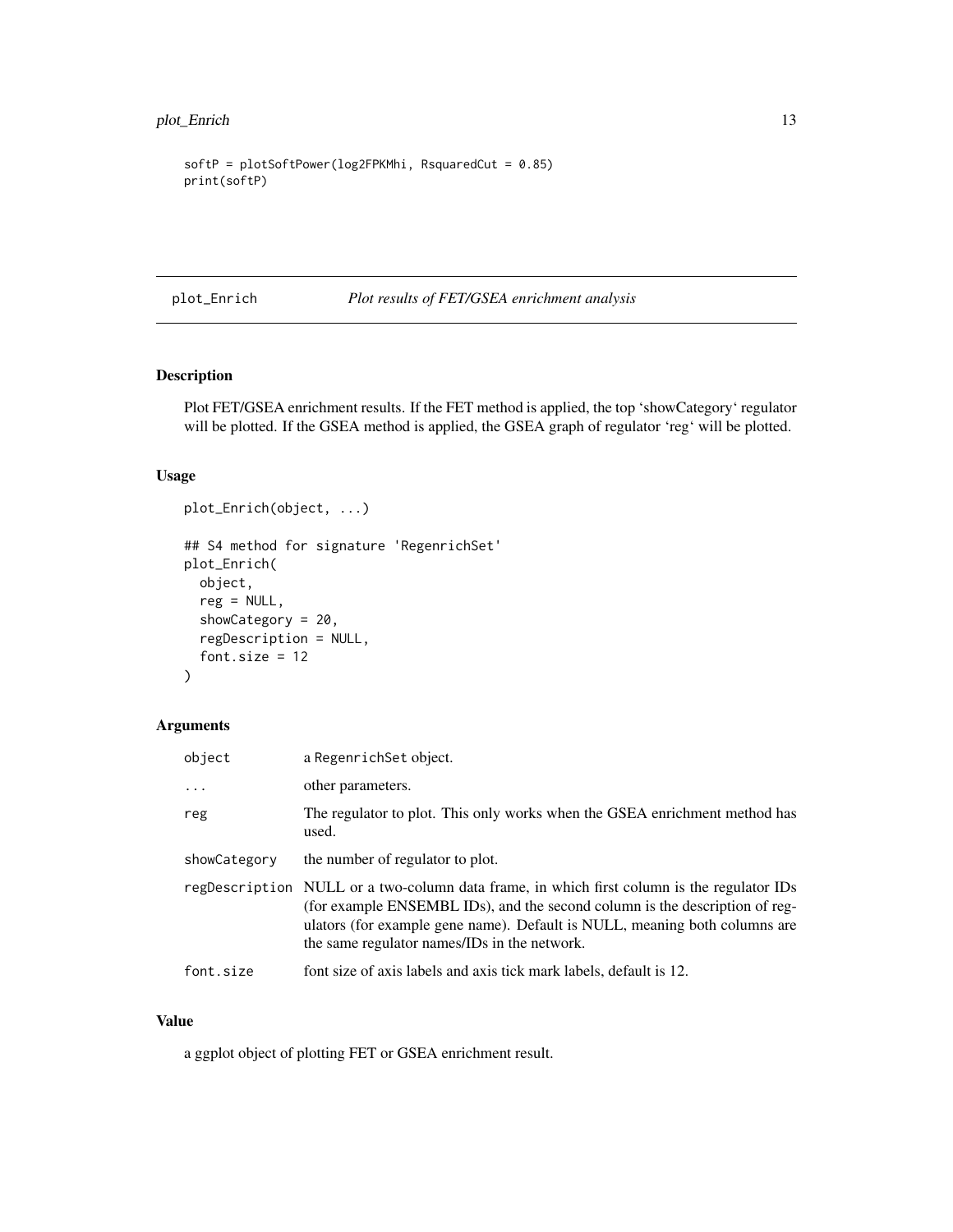### Examples

```
# library(RegEnrich)
data("Lyme_GSE63085")
data("TFs")
data = log2(Lyme_GSE63085$FPKM + 1)colData = Lyme_GSE63085$sampleInfo
# Take first 2000 rows for example
data1 = data[seq(2000), ]design = model.matrix(\sim 0 + patientID + week, data = colData)
object = RegenrichSet(expr = data1,
                      colData = colData,
                      method = "limma", minMeanExpr = 0,
                      design = design,
                      contrast = c(rep(\theta, ncol(design) - 1), 1),
                      networkConstruction = "COEN",
                      enrichTest = "FET")
# Differential expression analysis
object = regenrich_diffExpr(object)
# Network inference using "COEN" method
object = regenrich_network(object)
# Enrichment analysis by Fisher's exact test (FET)
object = regenrich_enrich(object)
# plot
plot_Enrich(object)
# Enrichment analysis by Fisher's exact test (FET)
object = regenrich_enrich(object, enrichTest = "GSEA")
# plot
plot_Enrich(object)
```
print.Score *Print Score object*

#### Description

Print Score object

#### Usage

## S3 method for class 'Score' print(x, ...)

# Arguments

|          | a Score object.              |
|----------|------------------------------|
| $\cdots$ | optional arguments to print. |

<span id="page-13-0"></span>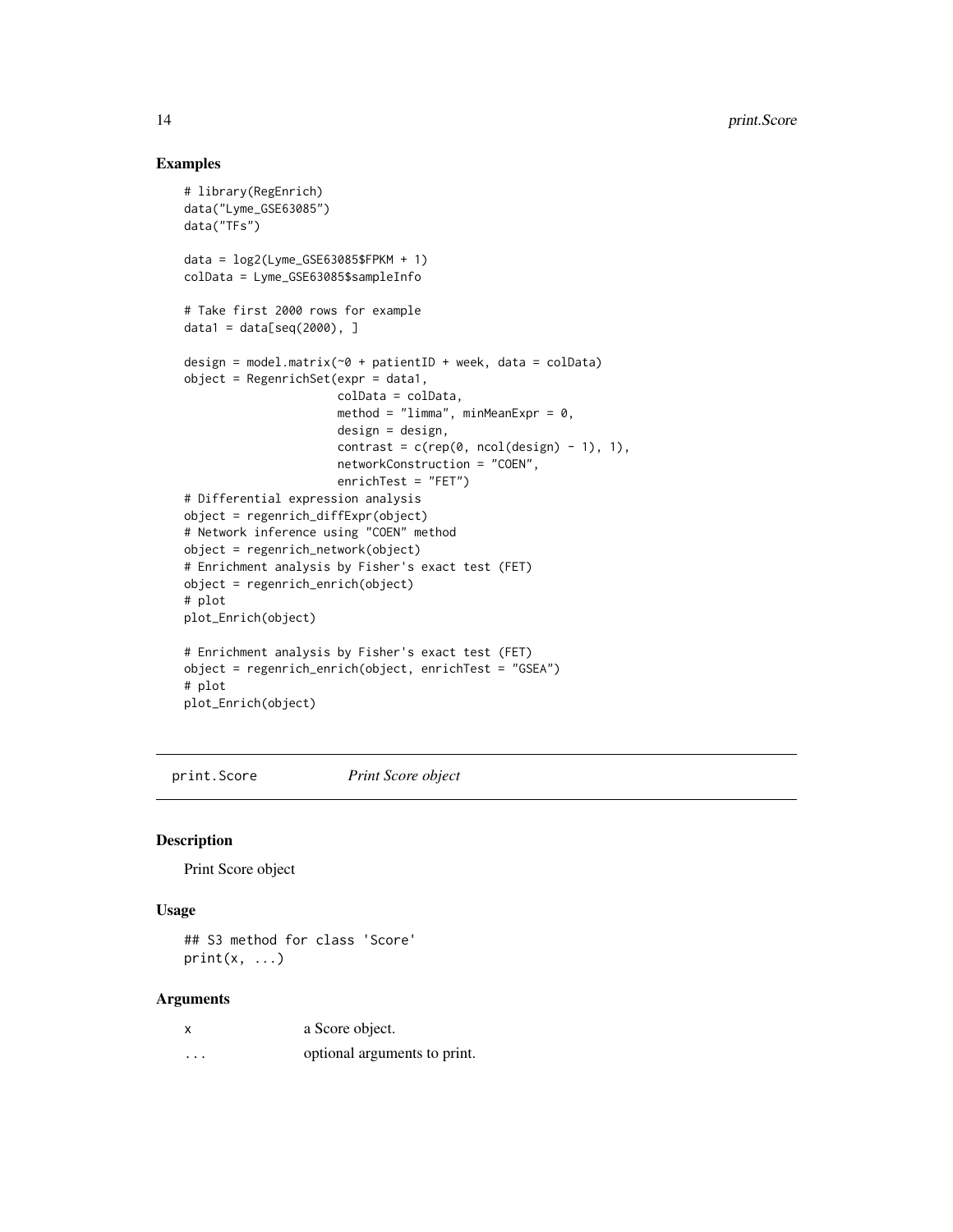# <span id="page-14-0"></span>RegenrichSet 15

#### Value

print.Score returns the a Score object

#### Examples

```
x = newScore(leftters[1:5], 1:5, 1:5, -2:2, seq(2, 1, len = 5))print(x)
```
<span id="page-14-1"></span>RegenrichSet *RegenrichSet object creator*

#### Description

This is 'RegenrichSet' object creator function. There are four types of parameters in this function. First, parameters to provide raw data and sample information; 'expr' and 'colData'.

Second, parameters to perform differential expression analysis; 'method', 'minMeanExpr', 'design', 'reduced', 'contrast', 'coef', 'name', 'fitType', 'sfType', 'betaPrior', 'minReplicatesForReplace', 'useT', 'minmu', 'parallel', 'BPPARAM' (also for network inference), 'altHypothesis', 'listValues', 'cooksCutoff', 'independentFiltering', 'alpha', 'filter', 'theta', 'filterFun', 'addMLE', 'blind', 'ndups', 'spacing', 'block', 'correlation', 'weights', 'proportion', 'stdev.coef.lim', 'trend', 'robust', and 'winsor.tail.p'.

Thrid, parameters to perform regulator-target network inference;

'reg', 'networkConstruction', 'topNetPercent', 'directed', 'rowSample', 'softPower', 'network-Type', 'TOMDenom', 'RsquaredCut', 'edgeThreshold', 'K', 'nbTrees', 'importanceMeasure', 'trace', 'BPPARAM' (also for differential expression analysis), and 'minR'.

Fourth, parameters to perform enrichment analysis:

'enrichTest', 'namedScoresCutoffs', 'minSize', 'maxSize', 'pvalueCutoff', 'qvalueCutoff', 'regAlt-Name', 'universe', and 'nperm'.

#### Usage

```
RegenrichSet(
  expr,
  colData,
  rowData = NULL,
 method = c("Wald_DESeq2", "LRT_DESeq2", "limma", "LRT_LM"),
 minMeanExpr = NULL,
  design,
  reduced,
  contrast,
  coef = NULL,
```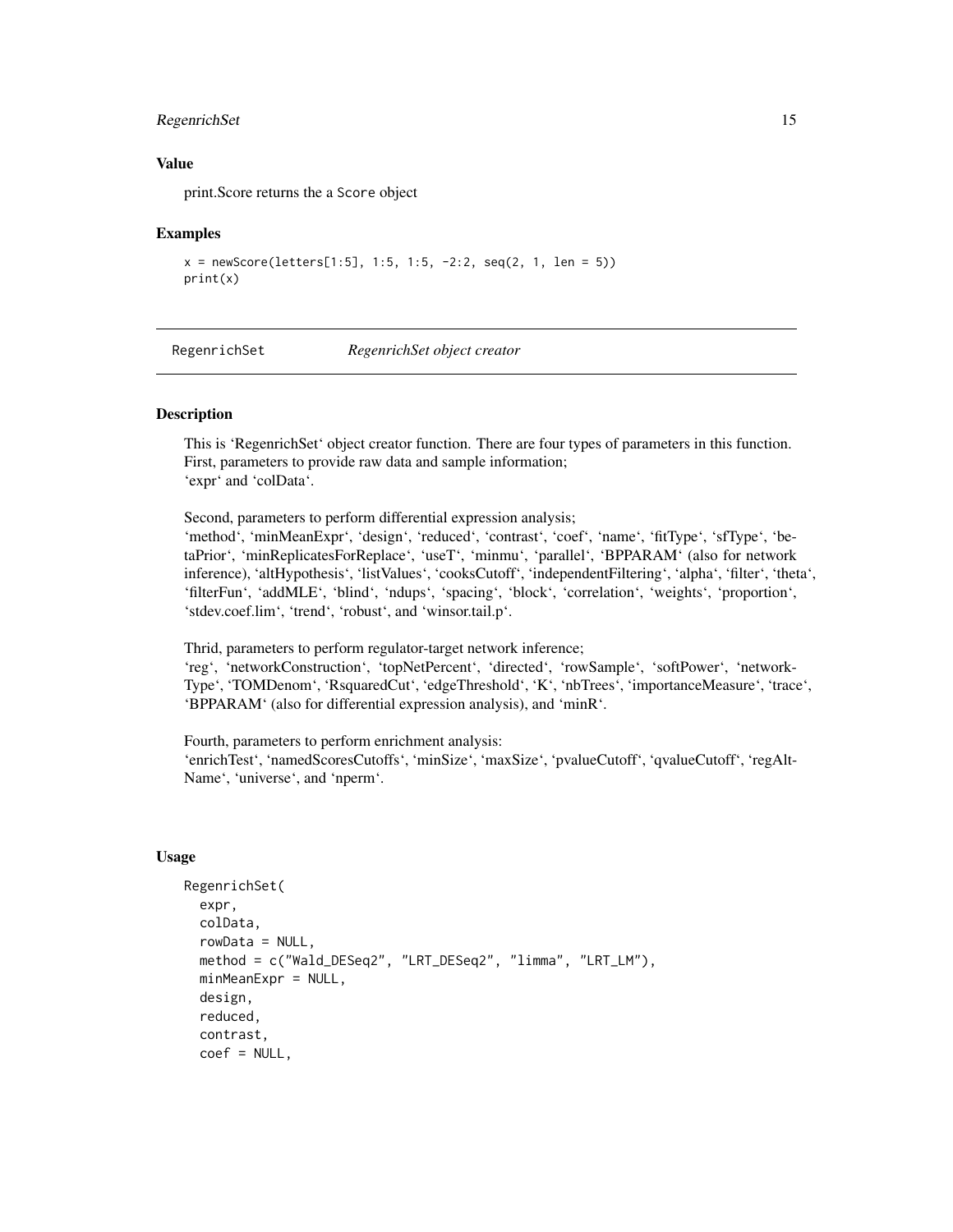```
name,
fitType = c("parametric", "local", "mean"),
sfType = c("ratio", "poscounts", "iterate"),
betaPrior,
minReplicatesForReplace = 7,
useT = FALSE,minmu = 0.5,
parallel = FALSE,
BPPARAM = bpparam(),
altHypothesis = c("greaterAbs", "lessAbs", "greater", "less"),
listValues = c(1, -1),
cooksCutoff,
independentFiltering = TRUE,
alpha = 0.1,
filter,
theta,
filterFun,
addMLE = FALSE,blind = FALSE,
ndups = 1,
spacing = 1,
block = NULL,
correlation,
weights = NULL,proportion = 0.01,
stdev.coef.lim = c(0.1, 4),
trend = FALSE,robust = FALSE,
winsor.tail.p = c(0.05, 0.1),
reg = TFs$TF_name,
networkConstruction = c("COEN", "GRN", "new"),
topNetPercent = 5,
directed = FALSE,
rowSample = FALSE,
softPower = NULL,
networkType = "unsigned",
TOMDenom = "min",
RsquaredCut = 0.85,
edgeThreshold = NULL,
K = "sqrt",nbTrees = 1000,importanceMeasure = "IncNodePurity",
trace = FALSE,minR = 0.3,
enrichTest = c("FET", "GSEA"),
namedScoresCutoffs = 0.05,
minSize = 5,
maxSize = 5000,
```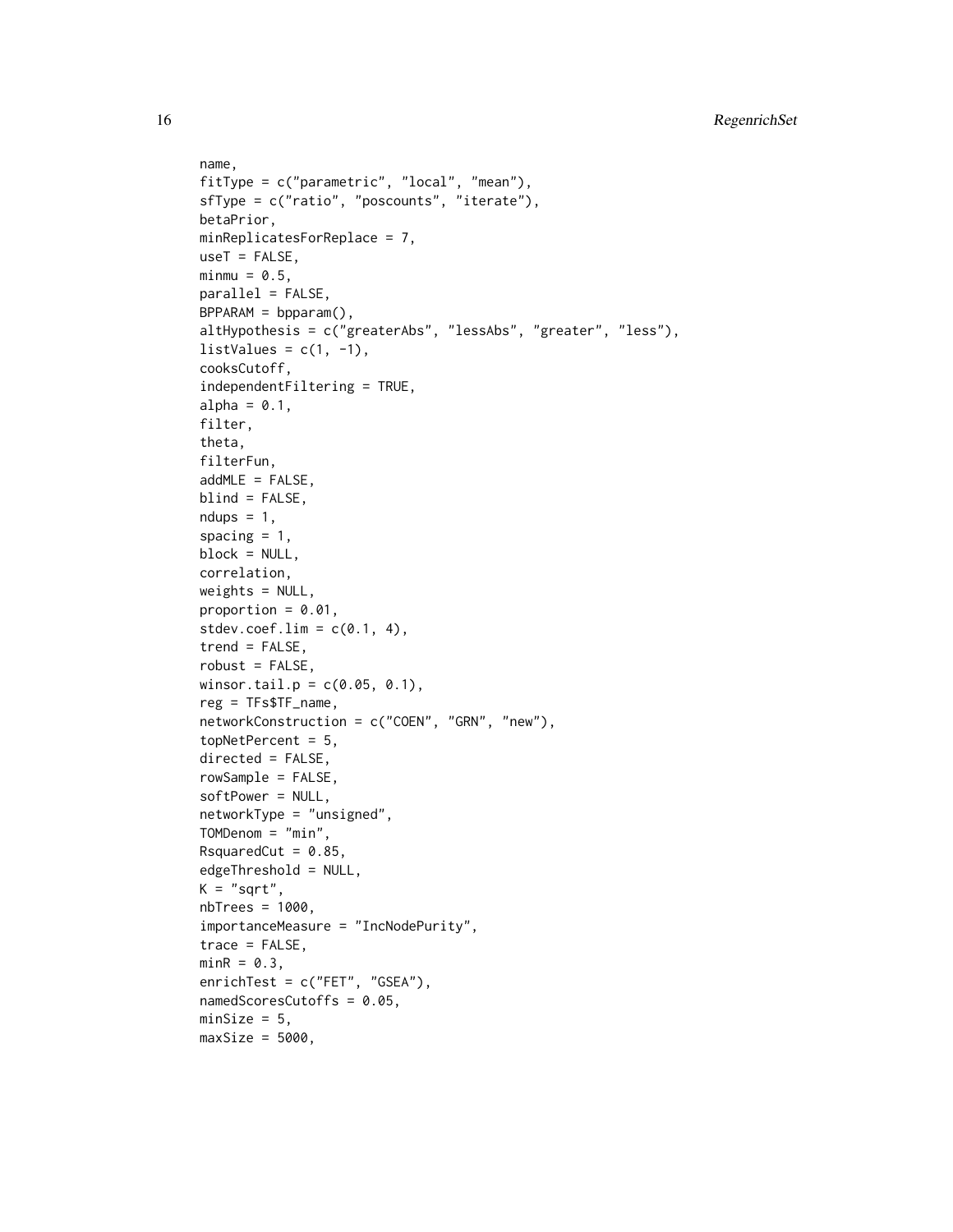# RegenrichSet 17

```
pvalueCutoff = 0.05,
  qvalueCutoff = 0.2,
 regAltName = NULL,
 universe = NULL,
 nperm = 10000
\mathcal{L}
```
# Arguments

| expr        | matrix or data.frame, expression profile of a set of genes or a set of proteins. If<br>the method = 'Wald_DESeq2' or 'LRT_DESeq2' only non-negative integer ma-<br>trix (read counts by RNA sequencing) is accepted.                                                                                                                                                                      |
|-------------|-------------------------------------------------------------------------------------------------------------------------------------------------------------------------------------------------------------------------------------------------------------------------------------------------------------------------------------------------------------------------------------------|
| colData     | data frame, sample phenotype data. The rows of colData must correspond to the<br>columns of expr.                                                                                                                                                                                                                                                                                         |
| rowData     | NULL or data frame, information of each row/gene. Default is NULL, which<br>will generate a DataFrame of three columns, i.e., "gene", "p", and "logFC".                                                                                                                                                                                                                                   |
| method      | either 'Wald_DESeq2', 'LRT_DESeq2', 'limma', or 'LRT_LM' for the differ-<br>ential expression analysis.                                                                                                                                                                                                                                                                                   |
|             | • When method = 'Wald_DESeq2', the Wald test in DESeq2 package is used;<br>• When method = 'LRT_DESeq2', the likelihood ratio test (LRT) in DESeq2<br>package is used;                                                                                                                                                                                                                    |
|             | • When method = 'limma', the 'ls' method and empirical Bayes method in<br>limma package are used to calculate moderated t-statistics and differential<br>p-values;                                                                                                                                                                                                                        |
|             | • When method = 'LRT_LM', a likelihood ratio test is performed for each<br>row of 'expr' to compare two linear model specified by 'design' and 're-<br>duced' arguments. In this case, the fold changes are not calculated but set<br>to $0$ .                                                                                                                                            |
| minMeanExpr | numeric, the cutoff of gene average expression for pre-filtering. The rows of<br>'expr' with everage expression < minMeanExpr is removed. The higher 'min-<br>MeanExpr' is, the more genes are not included for testing.                                                                                                                                                                  |
| design      | either model formula or model matrix. For method = 'LRT_DESeq2' or 'LRT_LM',<br>the design is the full model formula/matrix. For method = 'limma', and if de-<br>sign is a formula, the model matrix is constructed using model.matrix(design,<br>colData), so the name of each term in the design formula must be included in<br>the column names of 'colData'.                          |
| reduced     | The argument is used only when method = 'LRT_DESeq2' or 'LRT_LM', it is<br>a reduced formula/matrix to compare against. If the design is a model matrix,<br>'reduced' must also be a model matrix.                                                                                                                                                                                        |
| contrast    | The argument is used only when method = 'LRT_DESeq2', 'Wald_DESeq2', or<br>'limma'.<br>When method = 'LRT_DESeq2', or 'Wald_DESeq2', it specifies what compar-<br>ison to extract from the 'DESeqDataSet' object to build a results table (when<br>method = 'LRT_DESeq2', this does not affect the value of 'stat', 'pvalue', or<br>'padj').<br>It can be one of following three formats: |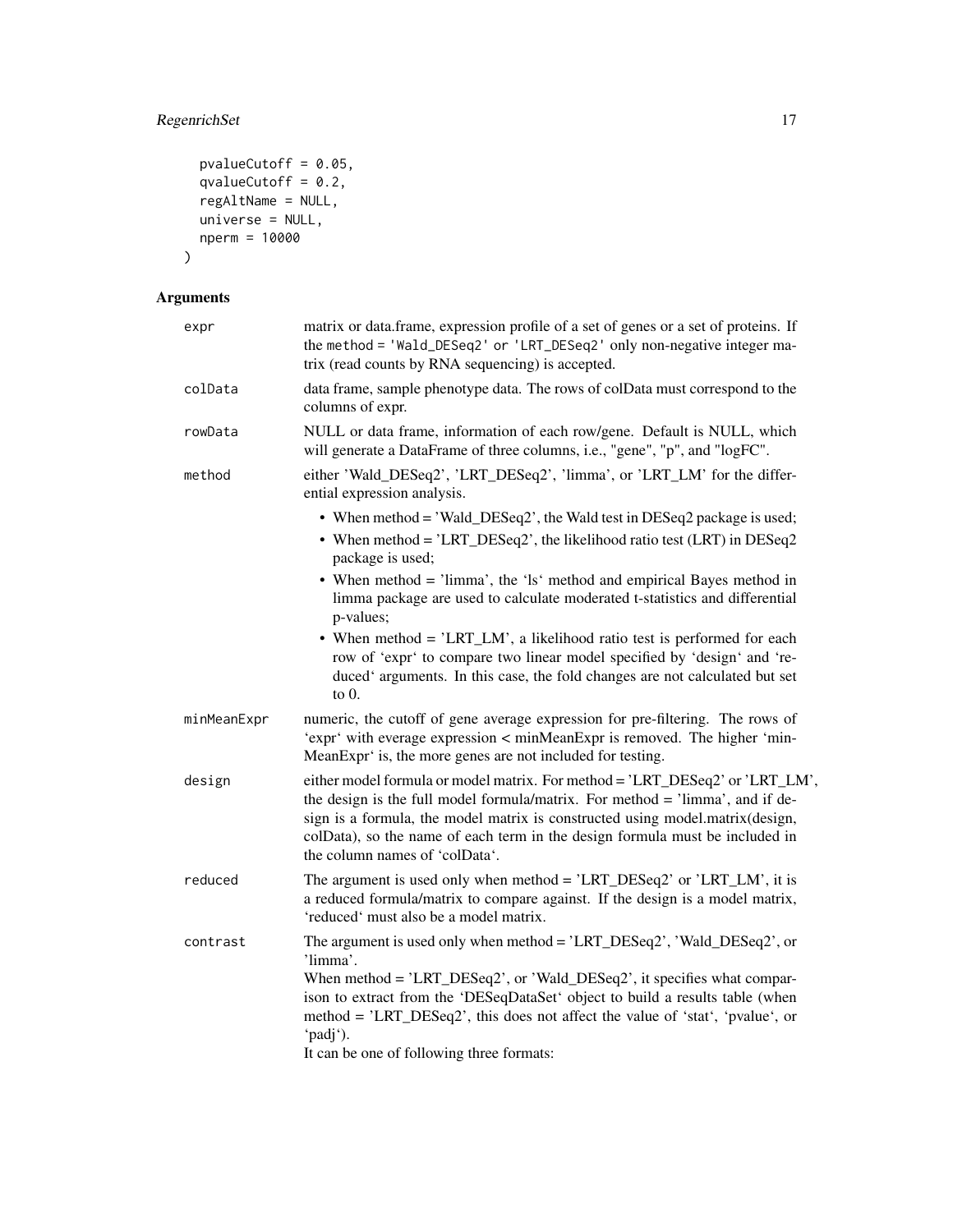<span id="page-17-0"></span>

|                | • a character vector with exactly three elements: the name of a factor in the<br>design formula, the name of the numerator level for the fold change, and<br>the name of the denominator level for the fold change;                                                                                                                                                          |  |
|----------------|------------------------------------------------------------------------------------------------------------------------------------------------------------------------------------------------------------------------------------------------------------------------------------------------------------------------------------------------------------------------------|--|
|                | • a list of 1 or 2 character vector(s): the first element specifies the names<br>of the fold changes for the numerator, and the second element (optional)<br>specifies the names of the fold changes for the denominator. These names<br>should be elements of getResultsNames(design, colData);                                                                             |  |
|                | • a numeric contrast vector with one element for each element in getResultsNames (design,<br>colData).                                                                                                                                                                                                                                                                       |  |
|                | When method $=$ 'limma', It can be one of following two formats:                                                                                                                                                                                                                                                                                                             |  |
|                | • a numeric matrix with rows corresponding to coefficients in design matrix<br>and columns containing contrasts;                                                                                                                                                                                                                                                             |  |
|                | • a numeric vector if there is only one contrast. Each element of the vector<br>corresponds to coefficients in design matrix. This is similar to the third<br>format of contrast when method = 'LRT_DESeq2', or 'Wald_DESeq2'.                                                                                                                                               |  |
| coef           | The argument is used only when method $=$ 'limma'. (Vector of) column number<br>or column name specifying which coefficient or contrast of the linear model is<br>of interest. Default is NULL.                                                                                                                                                                              |  |
| name           | The argument is used only when method = 'LRT_DESeq2' or 'Wald_DESeq2'.<br>the name of the individual effect (coefficient) for building a results table. Use<br>this argument rather than contrast for continuous variables, individual effects or<br>for individual interaction terms. The value provided to name must be an element<br>of getResultsNames(design, colData). |  |
| fitType        | either 'parametric', 'local', or 'mean' for the type of fitting of dispersions to the<br>mean intensity. This argument is used only when method = 'Wald_DESeq2' or<br>'LRT_DESeq2'. See DESeq from DESeq2 package for more details. Default is<br>'parametric'.                                                                                                              |  |
| sfType         | either 'ratio', 'poscounts', or 'iterate' for the type of size factor estimation. This<br>argument is used only when method = either 'Wald_DESeq2' or 'LRT_DESeq2'.<br>See DESeq from DESeq2 package for more details. Default is 'ratio'.                                                                                                                                   |  |
| betaPrior      | This argument is used only when method = either 'Wald_DESeq2' or 'LRT_DESeq2'.<br>See DESeq from DESeq2 package for more details.                                                                                                                                                                                                                                            |  |
|                | minReplicatesForReplace                                                                                                                                                                                                                                                                                                                                                      |  |
|                | This argument is used only when method = either 'Wald_DESeq2' or 'LRT_DESeq2'.<br>See DESeq from DESeq2 package for more details. Default is 7.                                                                                                                                                                                                                              |  |
| useT           | This argument is used only when method = either 'Wald_DESeq2' or 'LRT_DESeq2'.<br>See DESeq from DESeq2 package for more details. Default is FALSE,                                                                                                                                                                                                                          |  |
| minmu          | This argument is used only when method = either 'Wald_DESeq2' or 'LRT_DESeq2'.<br>See DESeq from DESeq2 package for more details. Default is 0.5.                                                                                                                                                                                                                            |  |
| parallel       | whether computing (only for differential analysis with method = "Wald_DESeq2"<br>or "LRT_DESeq2") is parallel (default is FALSE).                                                                                                                                                                                                                                            |  |
| <b>BPPARAM</b> | parameters for parallel computing (default is bpparam()).                                                                                                                                                                                                                                                                                                                    |  |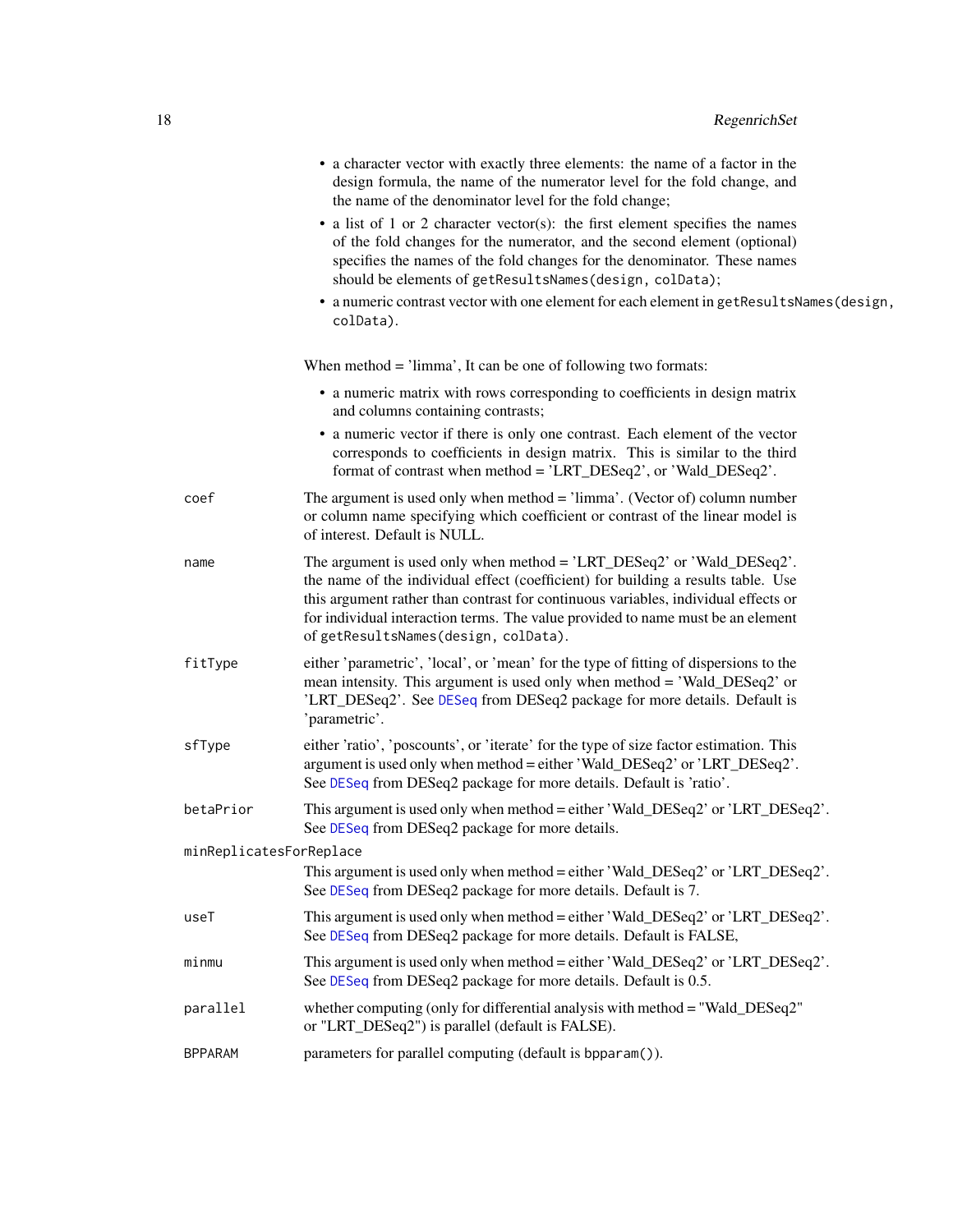<span id="page-18-0"></span>

| altHypothesis        | = c('greaterAbs', 'lessAbs', 'greater', 'less'). This argument is used only when<br>method = either 'Wald_DESeq2' or 'LRT_DESeq2'. See results from DE-<br>Seq2 package for more details. Default is 'greaterAbs'.                                                                                                           |
|----------------------|------------------------------------------------------------------------------------------------------------------------------------------------------------------------------------------------------------------------------------------------------------------------------------------------------------------------------|
| listValues           | This argument is used only when method = either 'Wald_DESeq2' or 'LRT_DESeq2'.<br>See results from DESeq2 package for more details. Default is $c(1, -1)$ ,                                                                                                                                                                  |
| cooksCutoff          | theshold on Cook's distance, such that if one or more samples for a row have a<br>distance higher, the p-value for the row is set to NA. This argument is used only<br>when method = either 'Wald_DESeq2' or 'LRT_DESeq2'. See results from<br>DESeq2 package for more details.                                              |
| independentFiltering |                                                                                                                                                                                                                                                                                                                              |
|                      | logical, whether independent filtering should be applied automatically. This ar-<br>gument is used only when method = either 'Wald_DESeq2' or 'LRT_DESeq2'.<br>See results from DESeq2 package for more details. Default is TRUE.                                                                                            |
| alpha                | the significance cutoff used for optimizing the independent filtering. This ar-<br>gument is used only when method = either 'Wald_DESeq2' or 'LRT_DESeq2'.<br>See results from DESeq2 package for more details. Default is 0.1,                                                                                              |
| filter               | the vector of filter statistics over which the independent filtering is optimized.<br>By default the mean of normalized counts is used. This argument is used only<br>when method = either 'Wald_DESeq2' or 'LRT_DESeq2'. See results from<br>DESeq2 package for more details.                                               |
| theta                | the quantiles at which to assess the number of rejections from independent fil-<br>tering. This argument is used only when method = either 'Wald_DESeq2' or<br>'LRT_DESeq2'. See results from DESeq2 package for more details.                                                                                               |
| filterFun            | an optional custom function for performing independent filtering and p-value<br>adjustment. This argument is used only when method = either 'Wald_DESeq2'<br>or 'LRT_DESeq2'. See results from DESeq2 package for more details.                                                                                              |
| addMLE               | if betaPrior=TRUE was used, whether the 'unshrunken' maximum likelihood<br>estimates (MLE) of log2 fold change should be added as a column to the results<br>table. This argument is used only when method = either 'Wald_DESeq2' or<br>'LRT_DESeq2'. See results from DESeq2 package for more details. Default<br>is FALSE. |
| blind                | logical, whether to blind the transformation to the experimental design. This ar-<br>gument is used only when method = either 'Wald_DESeq2' or 'LRT_DESeq2'.<br>See vst from DESeq2 package for more details. Default is FALSE, which is<br>different from the default of vst function.                                      |
| ndups                | positive integer giving the number of times each distinct probe is printed on<br>each array. This argument is used only when method = 'limma'. See $lmFit$<br>from limma package for more details. Default is 1.                                                                                                             |
| spacing              | positive integer giving the spacing between duplicate occurrences of the same<br>probe, spacing=1 for consecutive rows. This argument is used only when method<br>$=$ 'limma'. See $lmFit$ from limma package for more details. Default is 1.                                                                                |
| block                | vector or factor specifying a blocking variable on the arrays. Has length equal<br>to the number of arrays. Must be NULL if ndups $> 2$ . This argument is used<br>only when method = 'limma'. See $lmFit$ from limma package for more details.<br>Default is NULL.                                                          |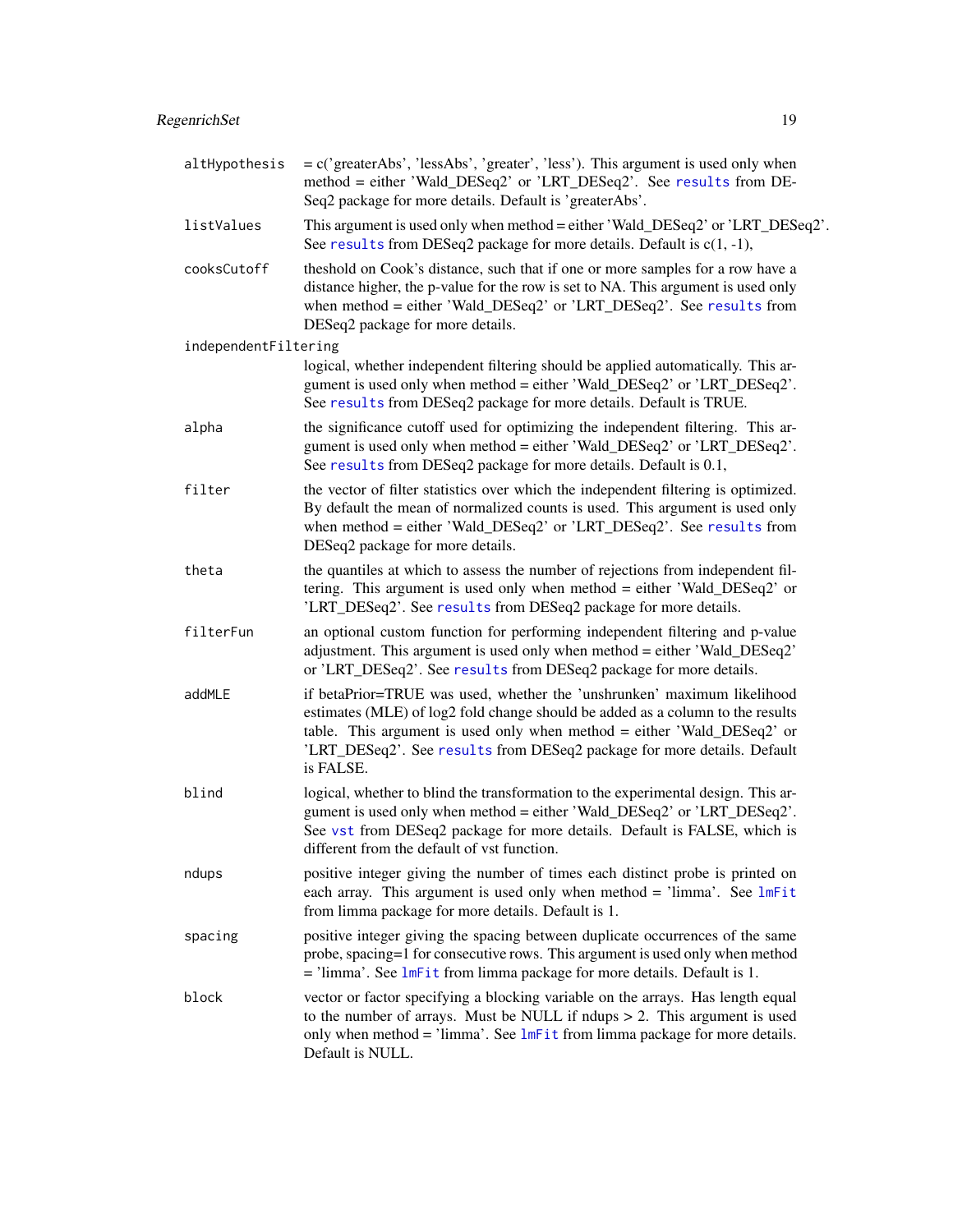<span id="page-19-0"></span>

| correlation         | the inter-duplicate or inter-technical replicate correlation. The correlation value<br>should be estimated using the duplicateCorrelation function. This argument<br>is used only when method = 'limma'. See $lmFit$ from limma package for more<br>details.                                                                                                                                                                                                |
|---------------------|-------------------------------------------------------------------------------------------------------------------------------------------------------------------------------------------------------------------------------------------------------------------------------------------------------------------------------------------------------------------------------------------------------------------------------------------------------------|
| weights             | non-negative precision weights. Can be a numeric matrix of individual weights<br>of same size as the object expression matrix, or a numeric vector of array weights<br>with length equal to ncol of the expression matrix, or a numeric vector of gene<br>weights with length equal to nrow of the expression matrix. This argument<br>is used only when method = 'limma' or 'LRT_LM'. See $lmFit$ from limma<br>package for more details. Default is NULL. |
| proportion          | numeric value between 0 and 1, assumed proportion of genes which are differ-<br>entially expressed. This argument is used only when method = 'limma'. See<br>eBayes from limma package for more details. Default is 0.01.                                                                                                                                                                                                                                   |
|                     | stdev.coef.lim numeric vector of length 2, assumed lower and upper limits for the standard<br>deviation of log2-fold-changes for differentially expressed genes. This argument<br>is used only when method = 'limma'. See eBayes from limma package for more<br>details. Default is $c(0.1, 4)$ .                                                                                                                                                           |
| trend               | logical, should an intensity-trend be allowed for the prior variance? This argu-<br>ment is used only when method = 'limma'. See eBayes from limma package for<br>more details. Default is FALSE, meaning that the prior variance is constant.                                                                                                                                                                                                              |
| robust              | logical, should the estimation of df.prior and var.prior be robustified against<br>outlier sample variances? This argument is used only when method = 'limma'.<br>See eBayes from limma package for more details. Default is FALSE.                                                                                                                                                                                                                         |
| winsor.tail.p       | numeric vector of length 1 or 2, giving left and right tail proportions of x to<br>Winsorize. Used only when method $=$ 'limma' and robust=TRUE. See eBayes<br>from limma package for more details. Default is $c(0.05,0.1)$                                                                                                                                                                                                                                |
| reg                 | a vector of regulator names (ID). By default, these are transcription (co-)factors<br>defined by three literatures/databases, namely RegNet, TRRUST, and Marbach2016.<br>The type (for example ENSEMBL gene ID, Entrez gene ID, or gene sym-<br>ble/name) of names or IDs of these regulators must be the same as the type<br>of names or IDs in the regulator-target network.                                                                              |
| networkConstruction |                                                                                                                                                                                                                                                                                                                                                                                                                                                             |
|                     | the method to construct this network. Possible can be:<br>'COEN', coexpression network;<br>'GRN', gene regulatory network by random forest;<br>'new' (default), meaning a network provided by user, rather than infered based<br>on the expression data.                                                                                                                                                                                                    |
| topNetPercent       | numeric, what percentage of the top edges in the full network is ratained. Default<br>is 5, meaning top 5% of edges. This value must be between 0 and 100.                                                                                                                                                                                                                                                                                                  |
| directed            | logical, whether the network is directed. Default is FALSE.                                                                                                                                                                                                                                                                                                                                                                                                 |
| rowSample           | logic, if TRUE, each row represents a sample. Otherwise, each column repre-<br>sents a sample. Default is FALSE.                                                                                                                                                                                                                                                                                                                                            |
| softPower           | numeric, a soft power to achieve scale free topology. If not provided, the param-<br>eter will be picked automatically by plotSoftPower function.                                                                                                                                                                                                                                                                                                           |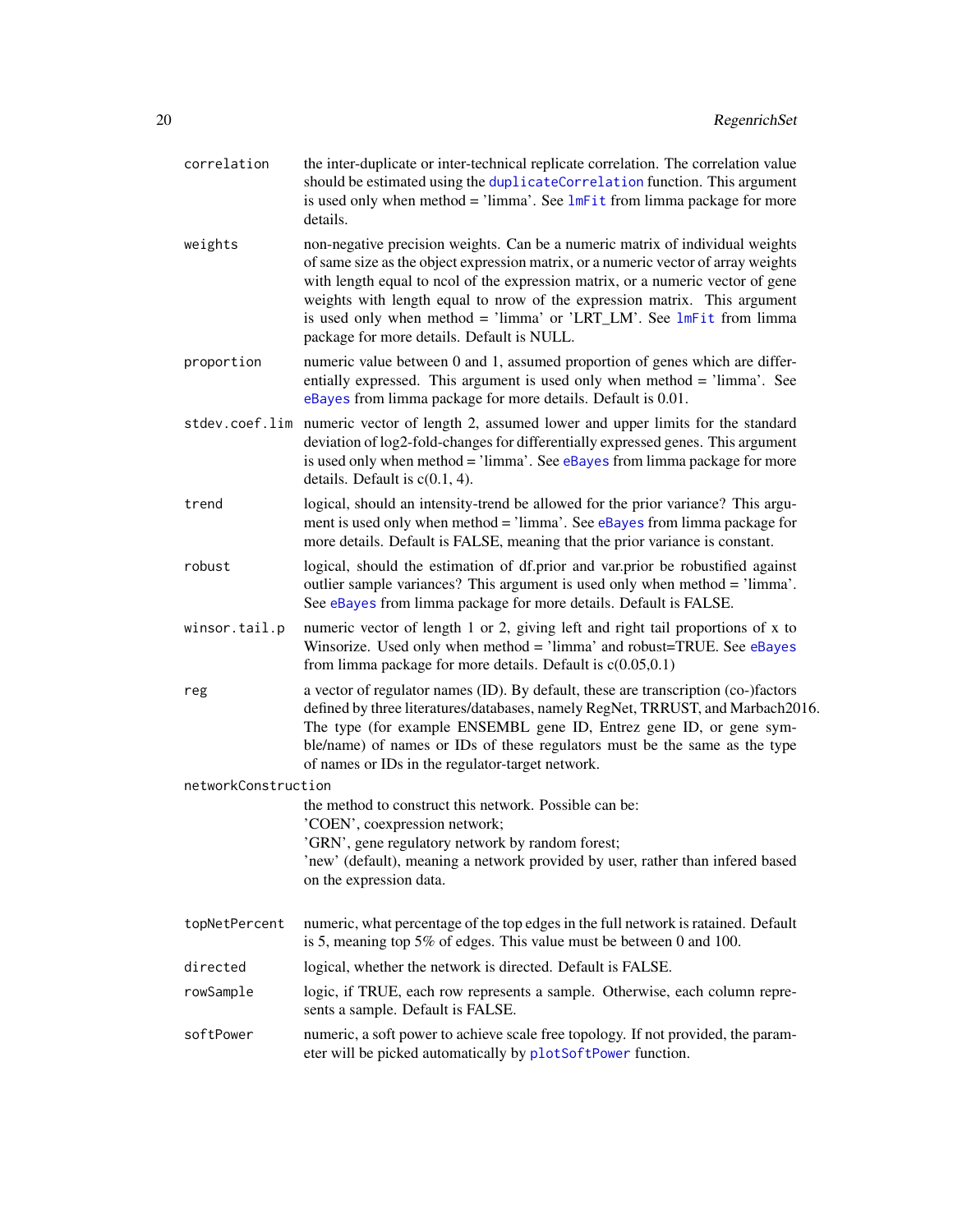<span id="page-20-0"></span>

| networkType        | network type. Allowed values are (unique abbreviations of) 'unsigned' (default),<br>'signed', 'signed hybrid'. See adjacency.                                                                                                                                                                                                           |  |
|--------------------|-----------------------------------------------------------------------------------------------------------------------------------------------------------------------------------------------------------------------------------------------------------------------------------------------------------------------------------------|--|
| TOMDenom           | a character string specifying the TOM variant to be used. Recognized values<br>are 'min' giving the standard TOM described in Zhang and Horvath (2005),<br>and 'mean' in which the min function in the denominator is replaced by mean.<br>The 'mean' may produce better results but at this time should be considered<br>experimental. |  |
| RsquaredCut        | desired minimum scale free topology fitting index $R^2$ . Default is 0.85.                                                                                                                                                                                                                                                              |  |
| edgeThreshold      | numeric, the threshold to remove the low weighted edges, Default is NULL,<br>which means no edges will be removed.                                                                                                                                                                                                                      |  |
| К                  | integer or character. The number of features in each tree, can be either a integer<br>number, 'sqrt', or 'all'. 'sqrt' denotes sqrt(the number of 'reg'), 'all' means the<br>number of 'reg'. Default is 'sqrt'.                                                                                                                        |  |
| nbTrees            | integer. The number of trees. Default is 1000.                                                                                                                                                                                                                                                                                          |  |
| importanceMeasure  |                                                                                                                                                                                                                                                                                                                                         |  |
|                    | character. importanceMeasure can be '%IncMSE' or 'IncNodePurity', corre-<br>sponding to type $= 1$ and 2 in importance function, respectively. Default is<br>'IncNodePurity'(decrease in node impurity), which is faster than '%IncMSE'<br>(decrease in accuracy).                                                                      |  |
| trace              | logical. To show the progress or not (default).                                                                                                                                                                                                                                                                                         |  |
| minR               | numeric. The minimum correlation coefficient of prediction is to control model<br>accuracy. Default is 0.3.                                                                                                                                                                                                                             |  |
| enrichTest         | character, specifying the enrichment analysis method, which is either 'FET'<br>(Fisher's exact test) or 'GSEA' (gene set enrichment analysis).                                                                                                                                                                                          |  |
| namedScoresCutoffs |                                                                                                                                                                                                                                                                                                                                         |  |
|                    | numeric, the significance cutoff for the differential analysis p value. Default is<br>0.05.                                                                                                                                                                                                                                             |  |
| minSize            | The minimum number (default 5) of target genes.                                                                                                                                                                                                                                                                                         |  |
| maxSize            | The maximum number (default 5000) of target genes.                                                                                                                                                                                                                                                                                      |  |
| pvalueCutoff       | numeric, the significance cutoff for adjusted enrichment p value. This is used<br>for obtaining the 'topResult' slot in the final 'Enrich' object. Default is 0.05.                                                                                                                                                                     |  |
| qvalueCutoff       | numeric, the significance cutoff of enrichment q-value. Default is 0.2.                                                                                                                                                                                                                                                                 |  |
| regAltName         | alternative name for regulator. Default is NULL.                                                                                                                                                                                                                                                                                        |  |
| universe           | a vector of charactors. Background target genes.                                                                                                                                                                                                                                                                                        |  |
| nperm              | integer, number of permutations. The minimial possible nominal p-value is<br>about 1/nperm. Default is 10000.                                                                                                                                                                                                                           |  |

# Value

an object of RegenrichSet class.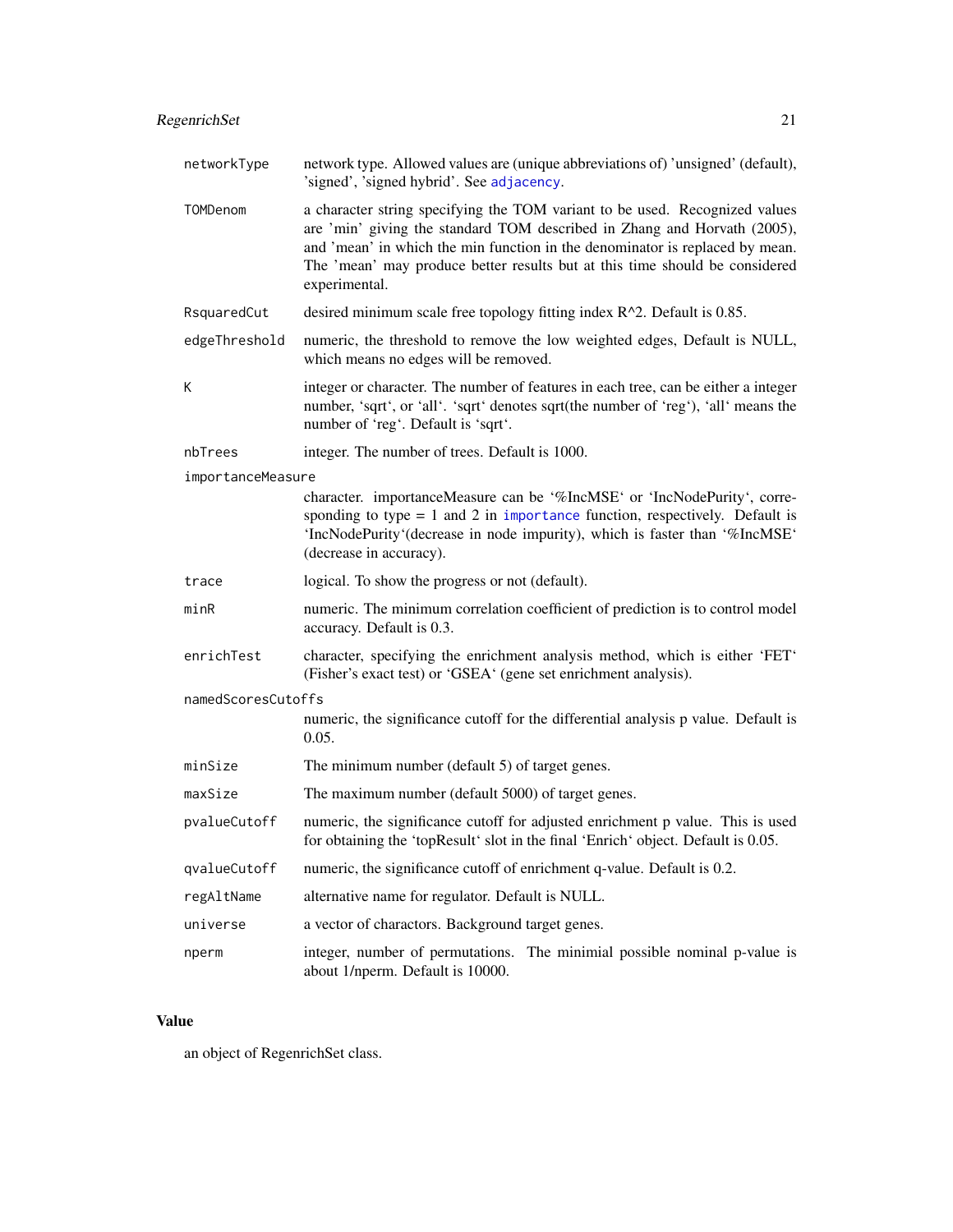#### Examples

```
# library(RegEnrich)
data("Lyme_GSE63085")
data("TFs")
data = log2(Lyme_GSE63085$FPKM + 1)
colData = Lyme_GSE63085$sampleInfo
# Take first 2000 rows for example
data1 = data[seq(2000), ]design = model.matrix(~0 + patientID + week, data = colData)
# Initializing a 'RegenrichSet' object
object = RegenrichSet(expr = data1,
                      colData = colData,
                      method = 'limma', minMeanExpr = 0,
                      design = design,
                      contrast = c(rep(\theta, neo1(design) - 1), 1),networkConstruction = 'COEN',
                      enrichTest = 'FET')
```
object

RegenrichSet-class *RegenrichSet class*

#### **Description**

The RegenrichSet is the fundamental class that RegEnrich package is working with.

#### Slots

assayRaw matrix, the initial raw expression data.

- colData DataFrame object, indicating sample information. Each row represent a sample and each column represent a feature of samples.
- assays SimpleList object, containing the expression data after filtering (and after Variance Stabilizing Transformation, i.e. VST, if the differential analysis method is 'Wald\_DESeq2' or 'LRT\_DESeq2').
- elementMetadata DataFrame object, a slot for saving results by differential expression analysis, containing at least three columns:'gene', 'p' and 'logFC'.
- topNetwork TopNetwork object, a slot for saving top network edges. After regulator-target network inference, a [TopNetwork-class](#page-32-1) object is assigned to this slot, containing only top ranked edges in the full network. Default is NULL.
- resEnrich Enrich object, a slot for saving enrichment analysis either by Fisher's exact test (FET) or gene set enrichment analysis (GSEA).

<span id="page-21-0"></span>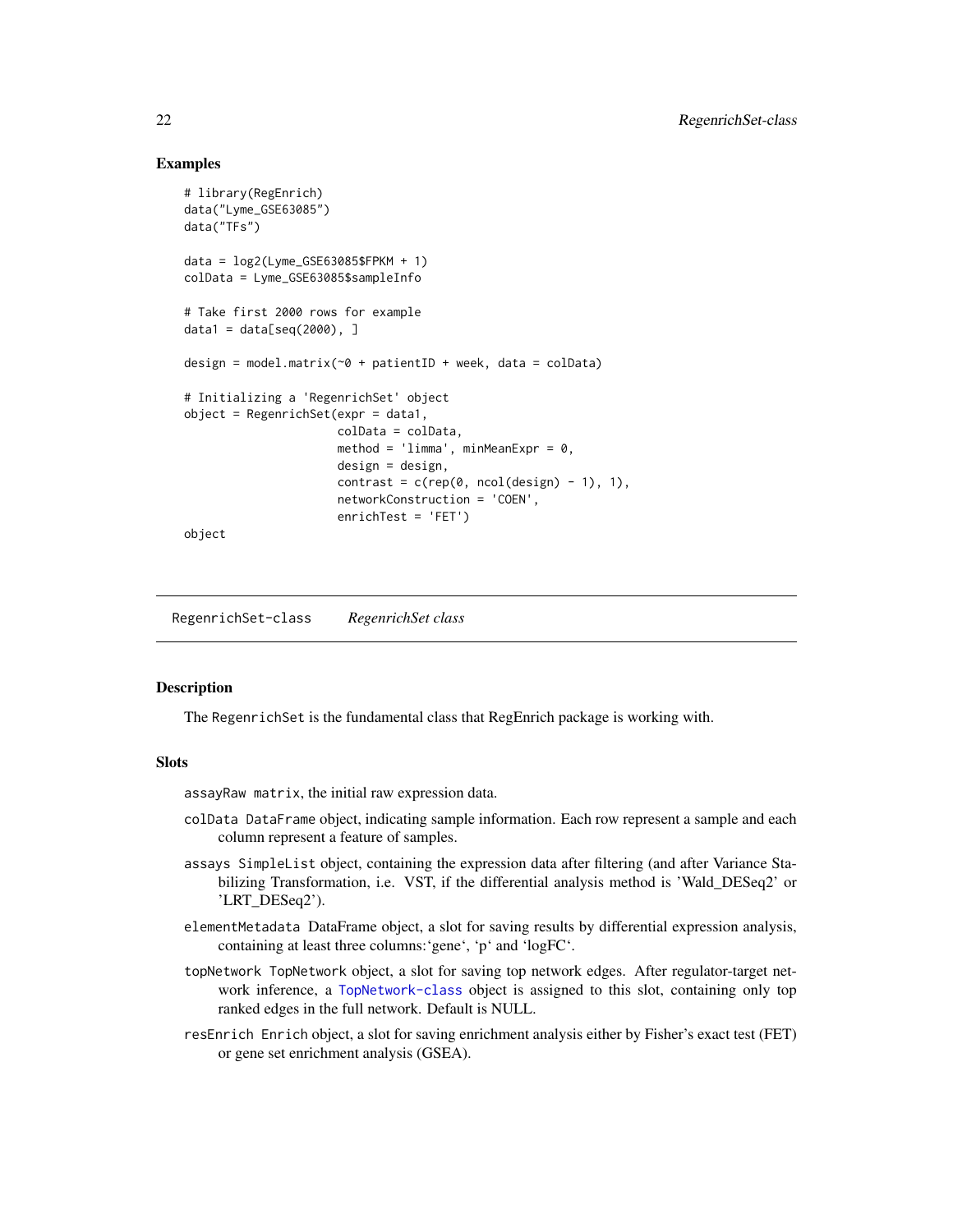- <span id="page-22-0"></span>resScore Score object, a slot for saving regulator ranking results. It contains five components, which are 'reg' (regulator), 'negLogPDEA' (-log10(p values of differential expression analysis)), 'negLogPEnrich' (-log10(p values of enrichment analysis)), 'logFC' (log2 fold changes), and 'score' (RegEnrich ranking score).
- paramsIn list. The parameters used in the whole RegEnrich analysis. This slot can be updated by respecifying arguments in each step of RegEnrich analysis.
- paramsOut a list of four elements: DeaMethod (differential expression method), networkType (regulator-target network construction method), percent (what percentage of edges from the full network is used), and enrichTest (enrichment method). By default, each element is NULL.

network TopNetwork object, a slot for saving a full network.

<span id="page-22-1"></span>regenrich\_diffExpr *Differential expression analysis step*

#### Description

This is the first step of RegEnrich analysis. differential expression analysis by this function needs to be performed on a 'RegenrichSet' object.

#### Usage

```
regenrich_diffExpr(object, ...)
```
## S4 method for signature 'RegenrichSet' regenrich\_diffExpr(object, ...)

#### Arguments

| obiect                  | a 'Regenrich Set' object, which is initialized by Regenrich Set function.          |
|-------------------------|------------------------------------------------------------------------------------|
| $\cdot$ $\cdot$ $\cdot$ | arguments for differential analysis. After constructing a 'RegenrichSet' object,   |
|                         | all arguments for RegEnrich analysis have been initialized and stored in 'param-   |
|                         | sIn" slot. while the arguments for differential analysis can be re-specified here. |

These arguments include 'method', 'minMeanExpr', 'design', 'reduced', 'contrast', 'coef', 'name', 'fitType', 'sfType', 'betaPrior', 'minReplicatesForReplace', 'useT', 'minmu', 'parallel', 'BPPARAM', 'altHypothesis', 'listValues', 'cooks-Cutoff', 'independentFiltering', 'alpha', 'filter', 'theta', 'filterFun', 'addMLE', 'blind', 'ndups', 'spacing', 'block', 'correlation', 'weights', 'proportion', 'stdev.coef.lim', 'trend', 'robust', and 'winsor.tail.p'. See Regenrich Set function for more details about these arguments.

#### Value

This function returns a 'RegenrichSet' object with an updated 'resDEA' slot, which is a 'DeaSet' object, and an updated 'paramsIn' slot. See [newDeaSet](#page-6-1) function for more details about 'DeaSet' class. If an argument not in the above list is specified in the regenrich\_diffExpr function, a warning or error will be raised.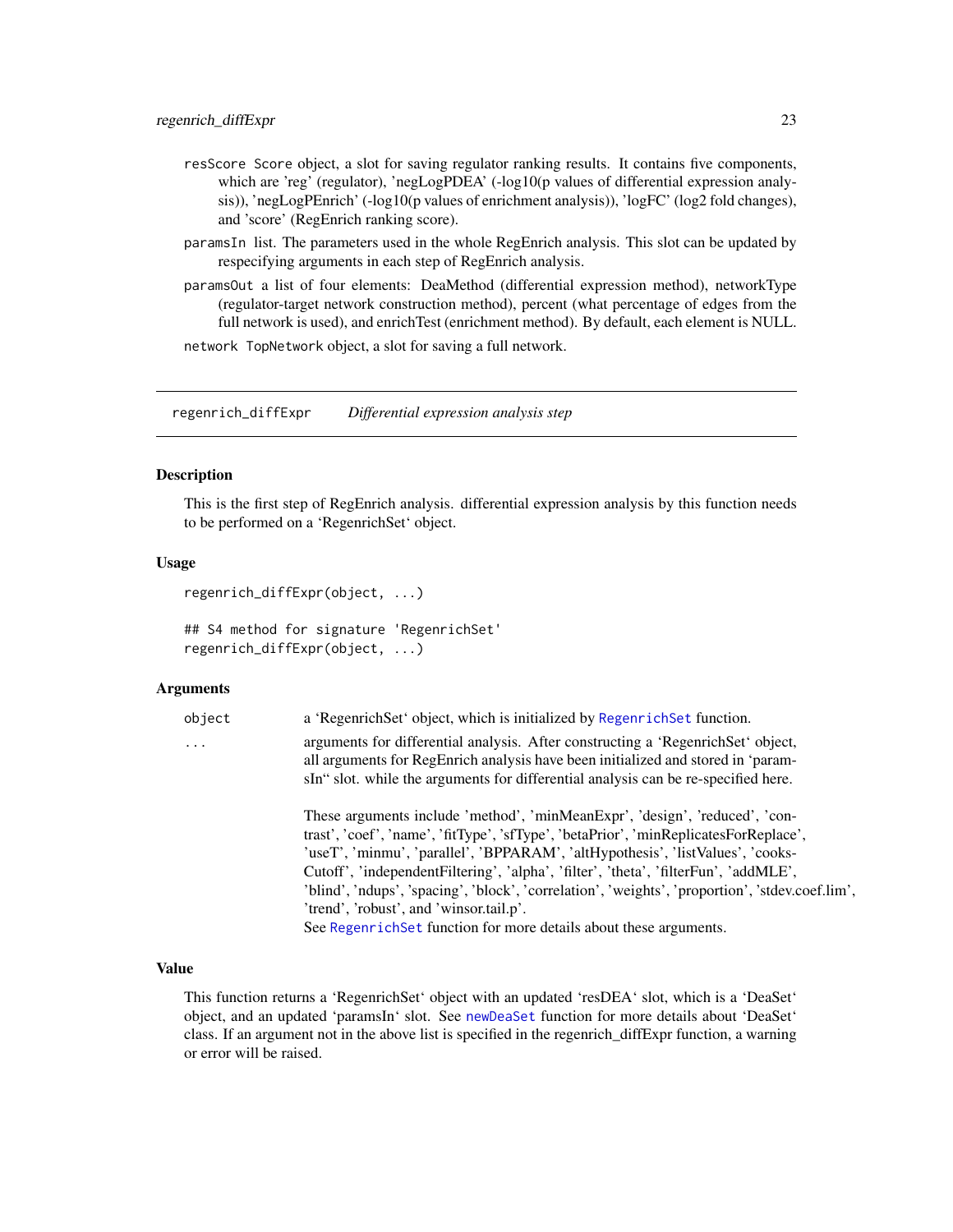#### <span id="page-23-0"></span>See Also

Initialization of a 'RegenrichSet' object [RegenrichSet](#page-14-1),and next step [regenrich\\_network](#page-25-1).

#### Examples

```
# library(RegEnrich)
data("Lyme_GSE63085")
data("TFs")
data = log2(Lyme_GSE63085$FPKM + 1)colData = Lyme_GSE63085$sampleInfo
# Take first 2000 rows for example
data1 = data[seq(2000), ]design = model.matrix(\sim0 + patientID + week, data = colData)
# Initializing a 'RegenrichSet' object
object = RegenrichSet(exp = data1,colData = colData,
                     method = 'limma', minMeanExpr = 0,
                     design = design,
                     contrast = c(rep(\theta, ncol(design) - 1), 1),
                     networkConstruction = 'COEN',
                     enrichTest = 'FET')
# Using the predifined parameters in the previous step
(object = regenrich_diffExpr(object))
# re-specifying parameter 'minMeanExpr'
print(slot(object, 'paramsIn')$minMeanExpr)
(object = regenrich_diffExpr(object, minMeanExpr = 1))
print(slot(object, 'paramsIn')$minMeanExpr)
# Unrecognized argument 'unrecognizedArg' (Error)
# object = regenrich_diffExpr(object, minMeanExpr = 1,
# unrecognizedArg = 23)
# Argument not for differential expression analysis (Warning)
# print(slot(object, 'paramsIn')$networkConstruction)
# (object = regenrich_diffExpr(object, minMeanExpr = 1,
# networkConstruction = 'GRN'))
# print(slot(object, 'paramsIn')$networkConstruction) # not changed
```
<span id="page-23-1"></span>regenrich\_enrich *Enrichment analysis step*

#### **Description**

As the thrid step of RegEnrich analysis, enrichment analysis is followed by differential expression analysis (regenrich\_diffExpr), and regulator-target network inference (regenrich\_network).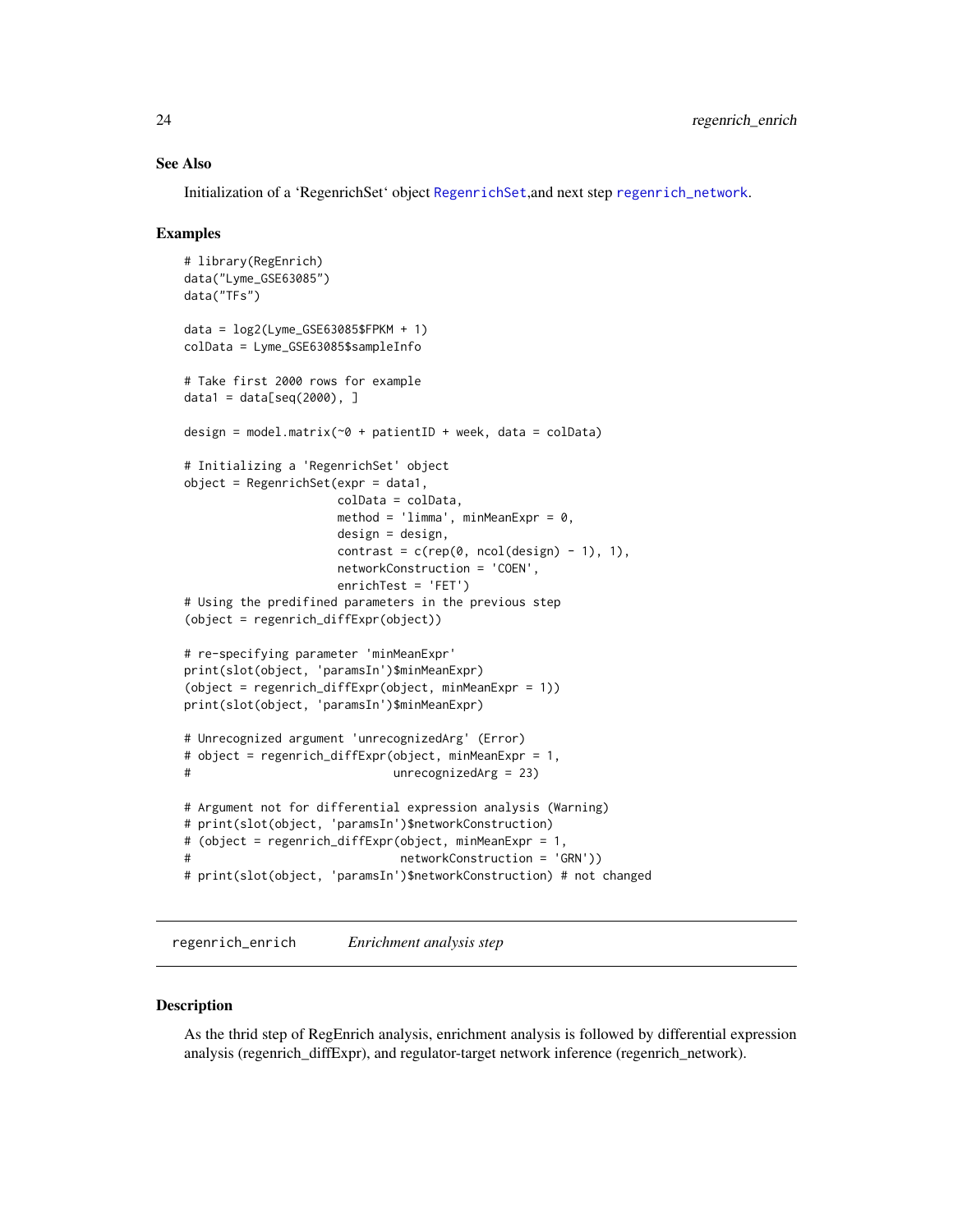# <span id="page-24-0"></span>regenrich\_enrich 25

# Usage

```
regenrich_enrich(object, ...)
```

```
## S4 method for signature 'RegenrichSet'
regenrich_enrich(object, ...)
```
# Arguments

| object   | a 'RegenrichSet' object, to which regenrich_diffExpr, and regenrich_network,<br>functions have been already applied.                                                                                                                                                           |
|----------|--------------------------------------------------------------------------------------------------------------------------------------------------------------------------------------------------------------------------------------------------------------------------------|
| $\cdots$ | arguments for enrichment analysis. After constructing a 'RegenrichSet' object<br>using Regenrich Set function, all arguments for RegEnrich analysis have been<br>initialized and stored in 'paramsIn' slot. The arguments for enrichment analysis<br>can be re-specified here. |
|          | These arguments include 'enrichTest', 'namedScoresCutoffs', 'minSize', 'max-<br>Size', 'pvalueCutoff','qvalueCutoff', 'regAltName', 'universe', 'minSize', 'max-<br>Size', 'pvalueCutoff', and 'nperm'.                                                                        |
|          |                                                                                                                                                                                                                                                                                |

See [RegenrichSet](#page-14-1) function for more details about these arguments.

## Value

This function returns a 'RegenrichSet' object with an updated 'resEnrich' slots, which is 'Enrich' objects, and an updated 'paramsIn' slot. See [Enrich-class](#page-3-1) function for more details about 'Enrich' class.

#### See Also

Previous step [regenrich\\_network](#page-25-1), and next step [regenrich\\_rankScore](#page-27-1).

```
# library(RegEnrich)
data("Lyme_GSE63085")
data("TFs")
data = log2(Lyme_GSE63085$FPKM + 1)colData = Lyme_GSE63085$sampleInfo
# Take first 2000 rows for example
data1 = data[seq(2000), ]design = model.matrix(~0 + patientID + week, data = colData)
# Initializing a 'RegenrichSet' object
object = RegenrichSet(exp = data1,colData = colData,
                     method = 'limma', minMeanExpr = 0,
                     design = design,
```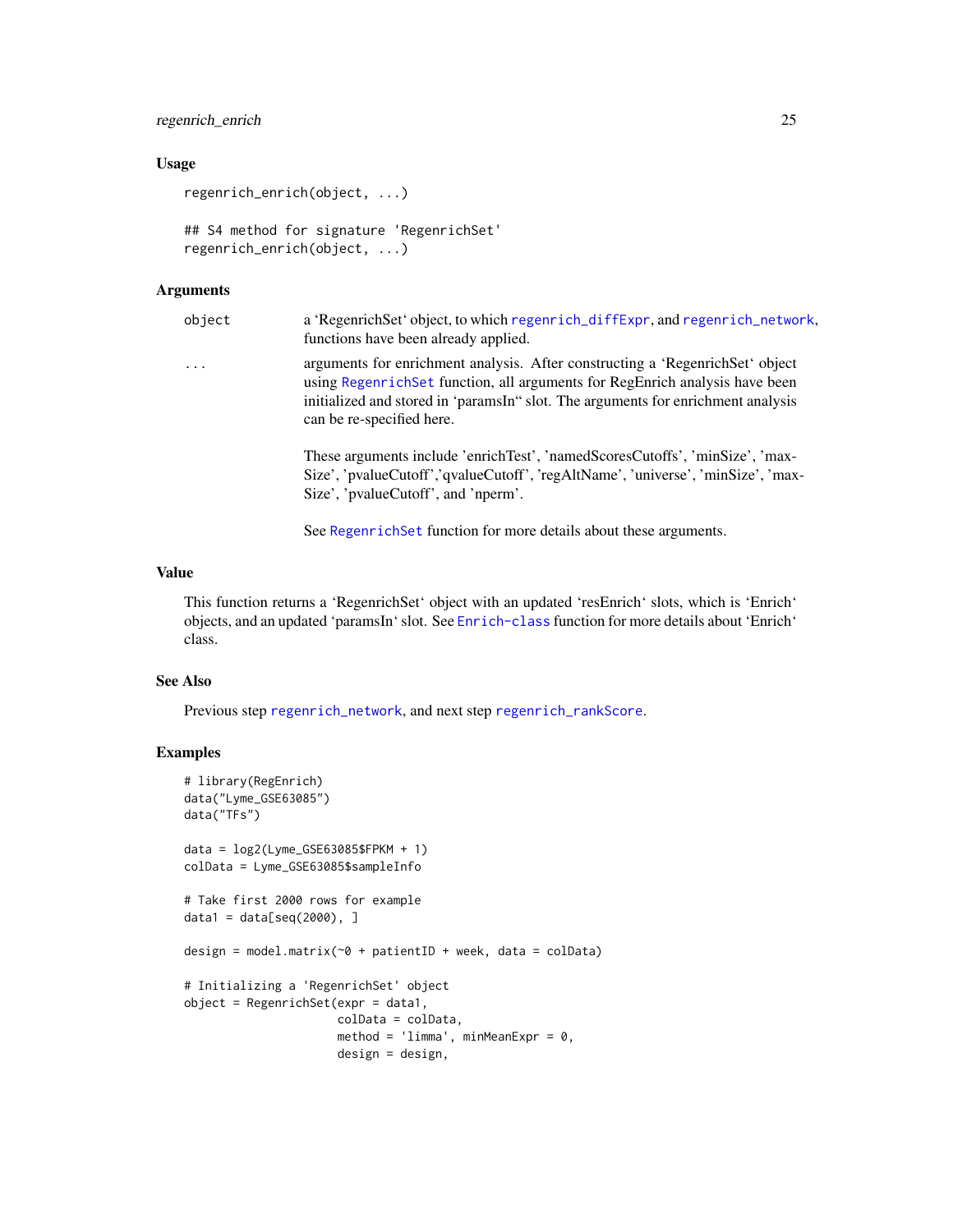```
contrast = c(rep(\theta, neo1(design) - 1), 1),networkConstruction = 'COEN',
                      enrichTest = 'FET')
# Differential expression analysis
object = regenrich_diffExpr(object)
# Network inference using 'COEN' method
object = regenrich_network(object)
# Enrichment analysis by Fisher's exact test (FET)
(object = regenrich_enrich(object))
# Enrichment analysis by Fisher's exact test (GSEA)
(object = regenrich_enrich(object, enrichTest = "GSEA"))
```
<span id="page-25-1"></span>regenrich\_network *Regulator-target network inference step*

# <span id="page-25-2"></span>Description

As the second step of RegEnrich analysis, network inference is followed by differential expression analysis (regenrich\_diffExpr).

Provide a network to 'RegenrichSet' object.

#### Usage

```
regenrich_network(object, ...)
## S4 method for signature 'RegenrichSet'
regenrich_network(object, ...)
regenrich_network(object) <- value
## S4 replacement method for signature 'RegenrichSet, TopNetwork'
regenrich_network(object) <- value
## S4 replacement method for signature 'RegenrichSet,data.frame'
regenrich_network(object) <- value
```
#### Arguments

object a 'RegenrichSet' object, to which [regenrich\\_diffExpr](#page-22-1) function has been already applied.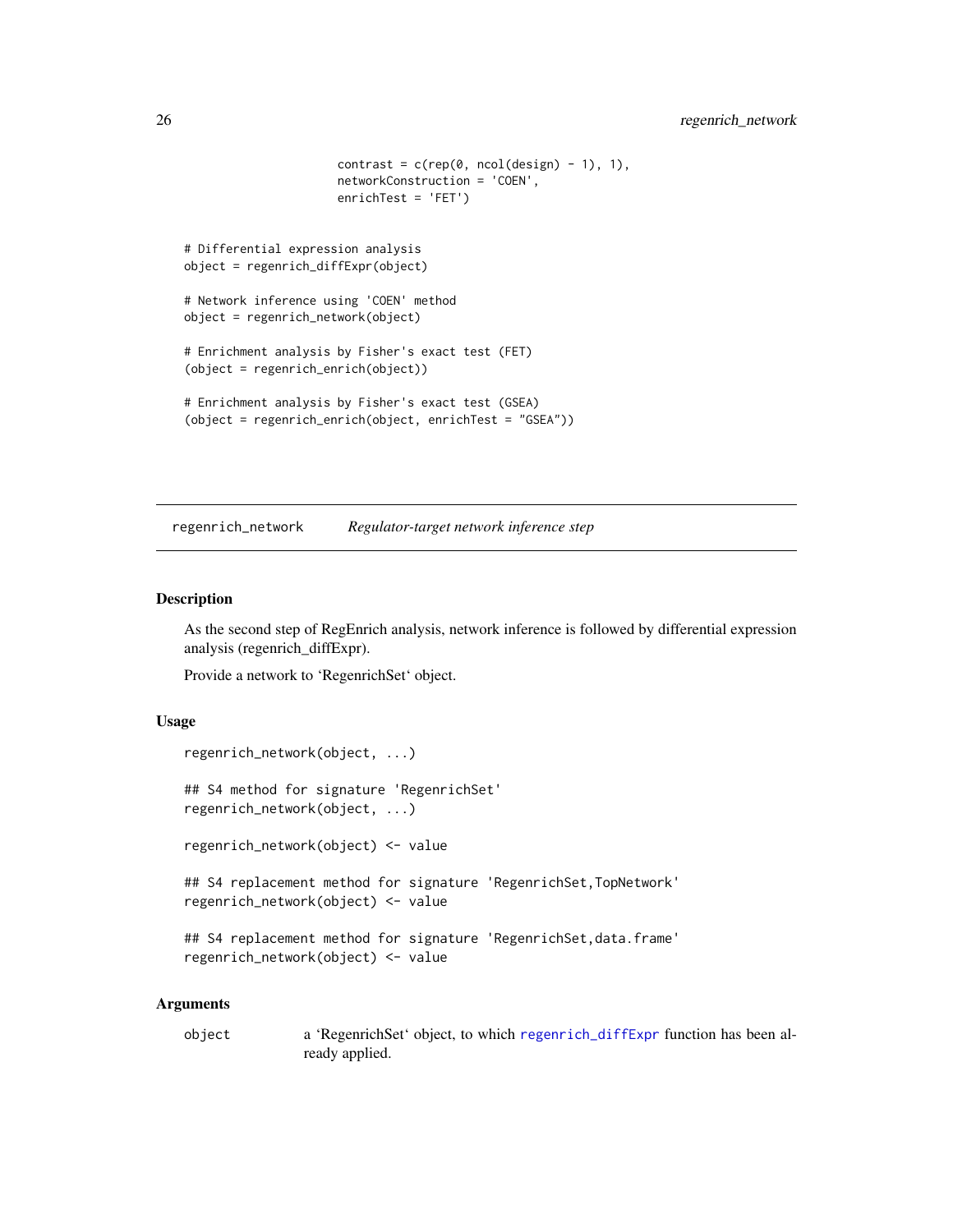<span id="page-26-0"></span>

|       | arguments for network inference. After constructing a 'RegenrichSet' object<br>using RegenrichSet function, all arguments for RegEnrich analysis have been<br>initialized and stored in 'paramsIn' slot. The arguments for network inference<br>can be re-specified here. |
|-------|---------------------------------------------------------------------------------------------------------------------------------------------------------------------------------------------------------------------------------------------------------------------------|
|       | These arguments include 'networkConstruction', 'reg', 'rowSample', 'softPower',<br>'networkType', 'TOMDenom', 'RsquaredCut', 'edgeThreshold', 'K', 'nbTrees',<br>'importanceMeasure', 'trace', 'BPPARAM', 'minR', 'topNetPercent', and 'di-<br>rected'.                   |
|       | See Regenrich Set function for more details about these arguments.                                                                                                                                                                                                        |
| value | either a 'TopNetwork' object or 'data.frame' object. If value is a 'data.frame'<br>object, then the number of columns of                                                                                                                                                  |
|       |                                                                                                                                                                                                                                                                           |

# Value

This function returns a 'RegenrichSet' object with an updated 'network' and 'topNetP' slots, which are 'TopNetwork' objects, and an updated 'paramsIn' slot. See [TopNetwork-class](#page-32-1) class for more details.

This function returns a 'RegenrichSet' object with an updated 'network' and 'topNetP' slots, which are 'TopNetwork' objects, and an updated 'paramsIn' slot. See [TopNetwork-class](#page-32-1) class for more details.

# See Also

Previous step [regenrich\\_diffExpr](#page-22-1), and next step [regenrich\\_enrich](#page-23-1). User defined network [regenrich\\_network<-](#page-25-2)

```
# library(RegEnrich)
data("Lyme_GSE63085")
data("TFs")
data = log2(Lyme_GSE63085$FPKM + 1)
colData = Lyme_GSE63085$sampleInfo
# Take first 2000 rows for example
data1 = data[seq(2000), ]design = model.matrix(\sim 0 + patientID + week, data = colData)
# Initializing a 'RegenrichSet' object
object = RegenrichSet(exp = data1,colData = colData,
                      method = 'limma', minMeanExpr = 0,
                      design = design,
                      contrast = c(rep(\theta, neo1(design) - 1), 1),networkConstruction = 'COEN',
                      enrichTest = 'FET')
```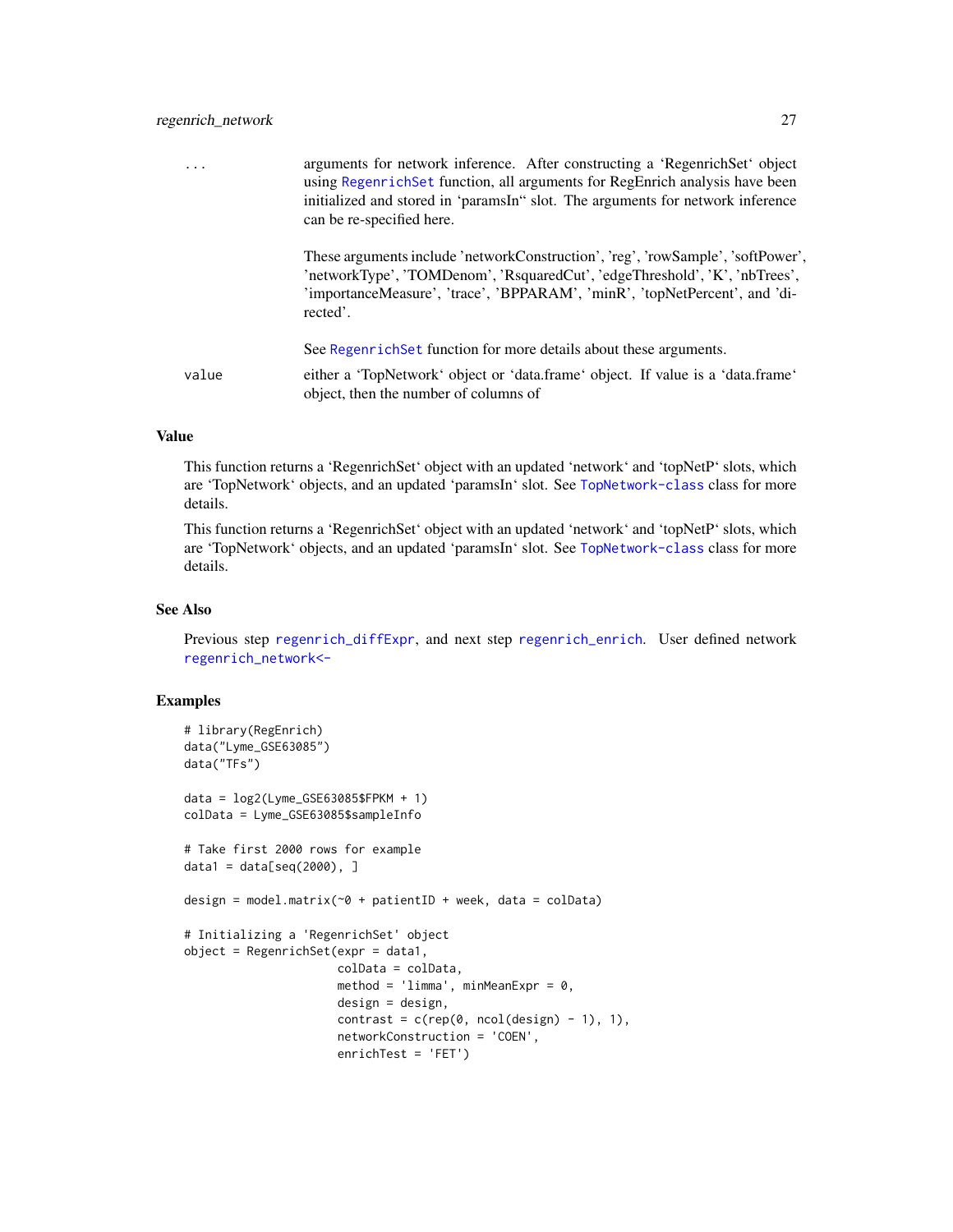```
# Differential expression analysis
(object = regenrich_diffExpr(object))
# Network inference using 'COEN' method
(object = regenrich_network(object))
```
<span id="page-27-1"></span>regenrich\_rankScore *Regulator scoring and ranking*

# **Description**

As the fourth step of RegEnrich analysis, regulator ranking is followed by differential expression analysis (regenrich\_diffExpr), regulator-target network inference (regenrich\_network), and enrichment analysis (regenrich\_enrich).

#### Usage

```
regenrich_rankScore(object)
```
## S4 method for signature 'RegenrichSet' regenrich\_rankScore(object)

# Arguments

```
object a 'RegenrichSet' object, to which regenrich_diffExpr, regenrich_network,
                and regenrich_enrich functions all have been already applied.
```
#### Value

This function returns a 'RegenrichSet' object with an updated 'resScore' slots, which is a 'regEnrichScore' (also 'data.frame') object, and an updated 'paramsIn' slot. In the 'regEnrichScore' object there are five columns, which are 'reg' (regulator), 'negLogPDEA' (-log10(p values of differential expression analysis)), 'negLogPEnrich' (-log10(p values of enrichment analysis), 'logFC' (log2 fold changes), and 'score' (RegEnrich ranking score).

#### See Also

Previous step [regenrich\\_enrich](#page-23-1).

```
# library(RegEnrich)
data("Lyme_GSE63085")
data("TFs")
data = log2(Lyme_GSE63085$FPKM + 1)
```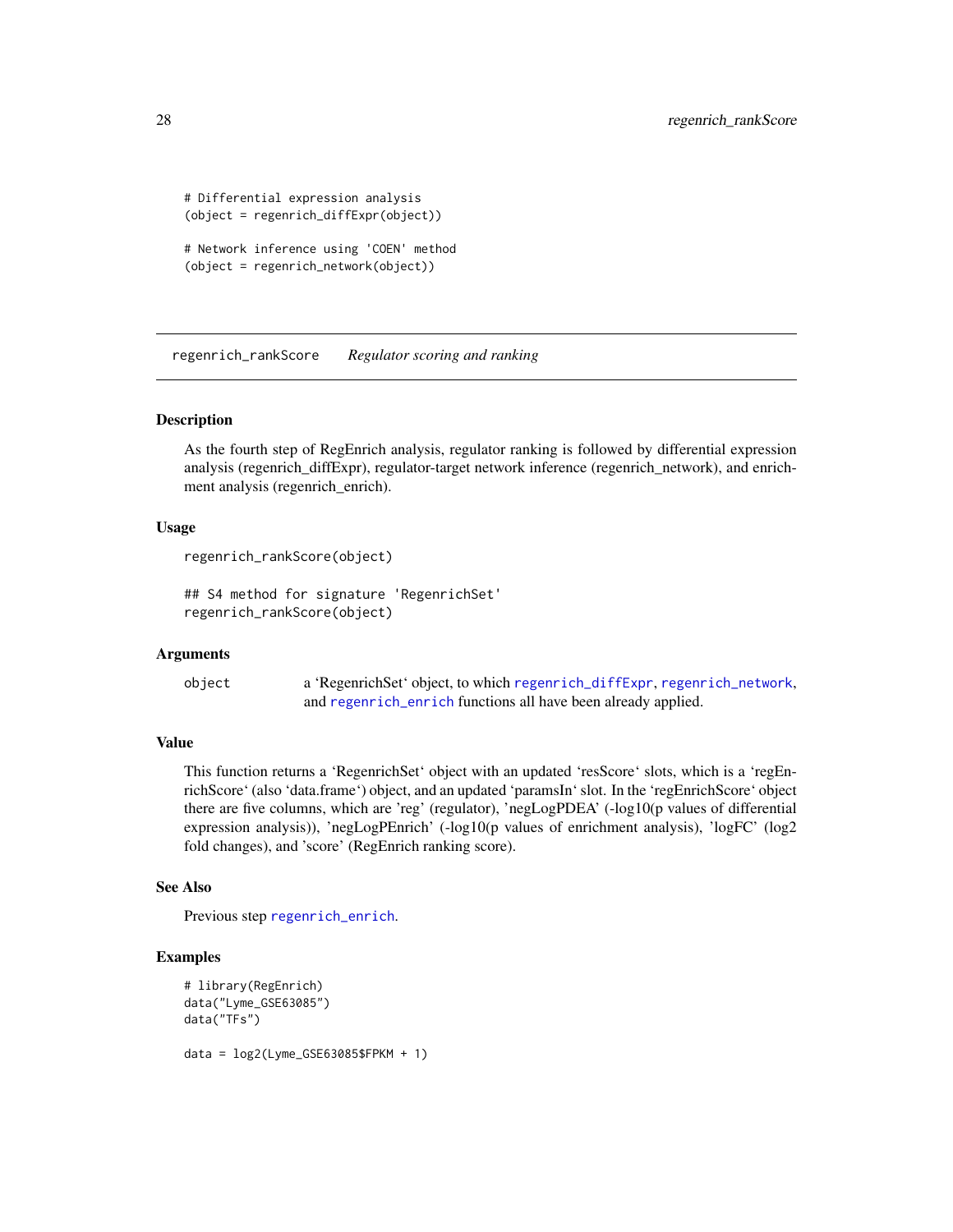# <span id="page-28-0"></span>results\_expr 29

```
colData = Lyme_GSE63085$sampleInfo
# Take first 2000 rows for example
data1 = data[seq(2000), ]design = model.matrix(\sim 0 + patientID + week, data = colData)
# Initializing a 'RegenrichSet' object
object = RegenrichSet(exp = data1,colData = colData,
                      method = 'limma', minMeanExpr = \emptyset,
                      design = design,
                      contrast = c(rep(\theta, neo1(design) - 1), 1),networkConstruction = 'COEN',
                      enrichTest = 'FET')
# Differential expression analysis
object = regenrich_diffExpr(object)
# Network inference using 'COEN' method
object = regenrich_network(object)
# Enrichment analysis by Fisher's exact test (FET)
object = regenrich_enrich(object)
# Regulators ranking
(object = regenrich_rankScore(object))
```
#### results\_expr *Result accessor functions*

#### Description

- results\_expr accesses raw expression data.
- results\_DEA accesses results from differential expression analysis.
- results\_topNet accesses results from network inference.
- retults\_enrich accesses results from FET/GSEA enrichment analysis.
- results\_score accesses results from regulator scoring and ranking.

#### Usage

```
results_expr(object)
```
results\_DEA(object)

results\_topNet(object)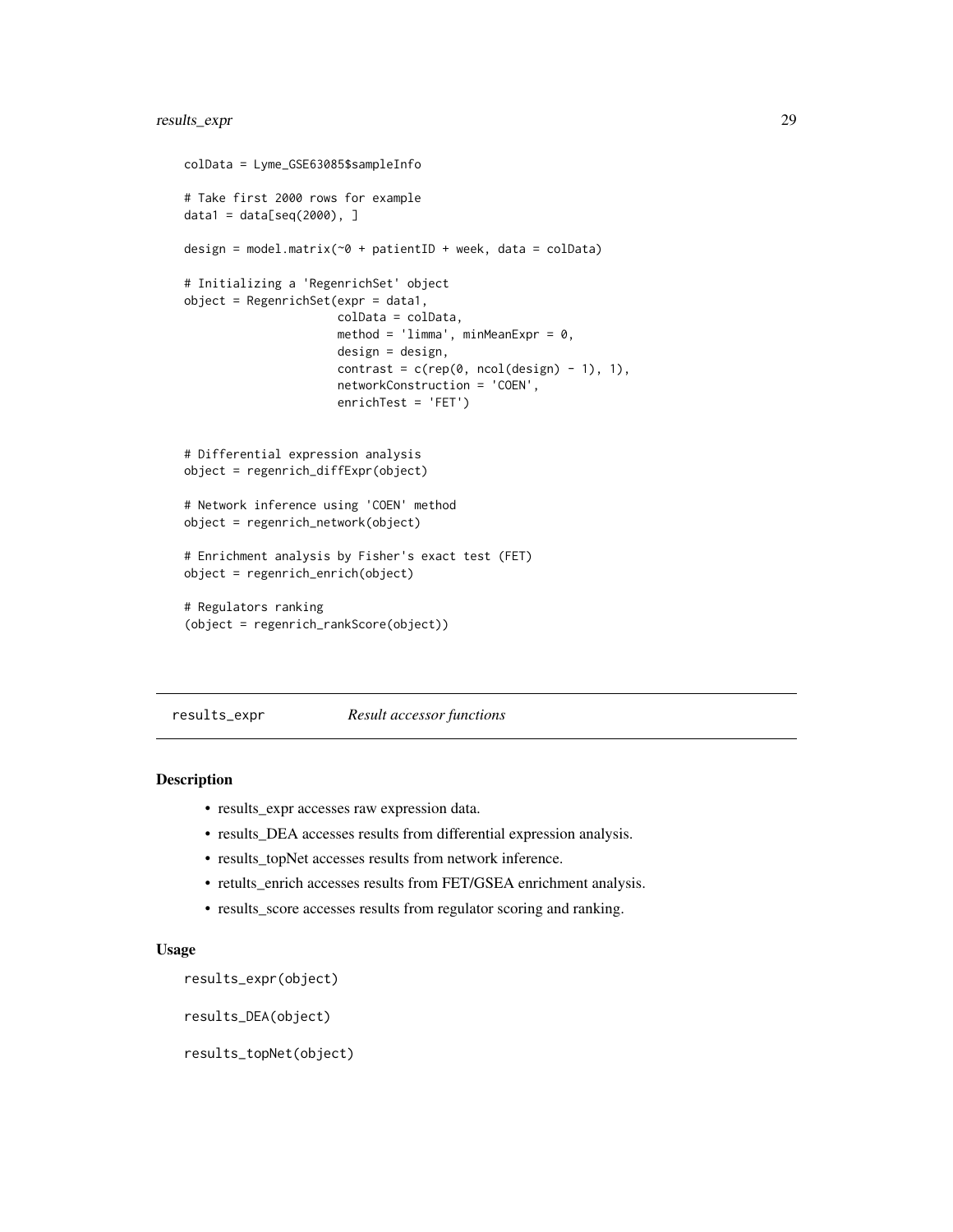```
results_enrich(object)
```
results\_score(object)

#### **Arguments**

object RegenrichSet object.

#### Value

results\_expr retures an expression matrix.

results\_DEA returns a list result of differentila analysis.

results\_topNet returns a TopNetwork object.

results\_enrich returns an Enrich object by either FET or GSEA method.

results\_score returns an data frame of summarized ranking scores of regulators.

```
# library(RegEnrich)
data("Lyme_GSE63085")
data("TFs")
data = log2(Lyme_GSE63085$FPKM + 1)
colData = Lyme_GSE63085$sampleInfo
# Take first 2000 rows for example
data1 = data[seq(2000), ]design = model.matrix(\sim 0 + patientID + week, data = colData)
# Initializing a 'RegenrichSet' object
object = RegenrichSet(expr = data1,
                      colData = colData,
                      method = 'limma', minMeanExpr = 0,
                      design = design,
                      contrast = c(rep(\theta, ncol(design) - 1), 1),networkConstruction = 'COEN',
                      enrichTest = 'FET')
# Differential expression analysis
object = regenrich_diffExpr(object)
results_expr(object)
results_DEA(object)
# Network inference using 'COEN' method
object = regenrich_network(object)
results_topNet(object)
# Enrichment analysis by Fisher's exact test (FET)
```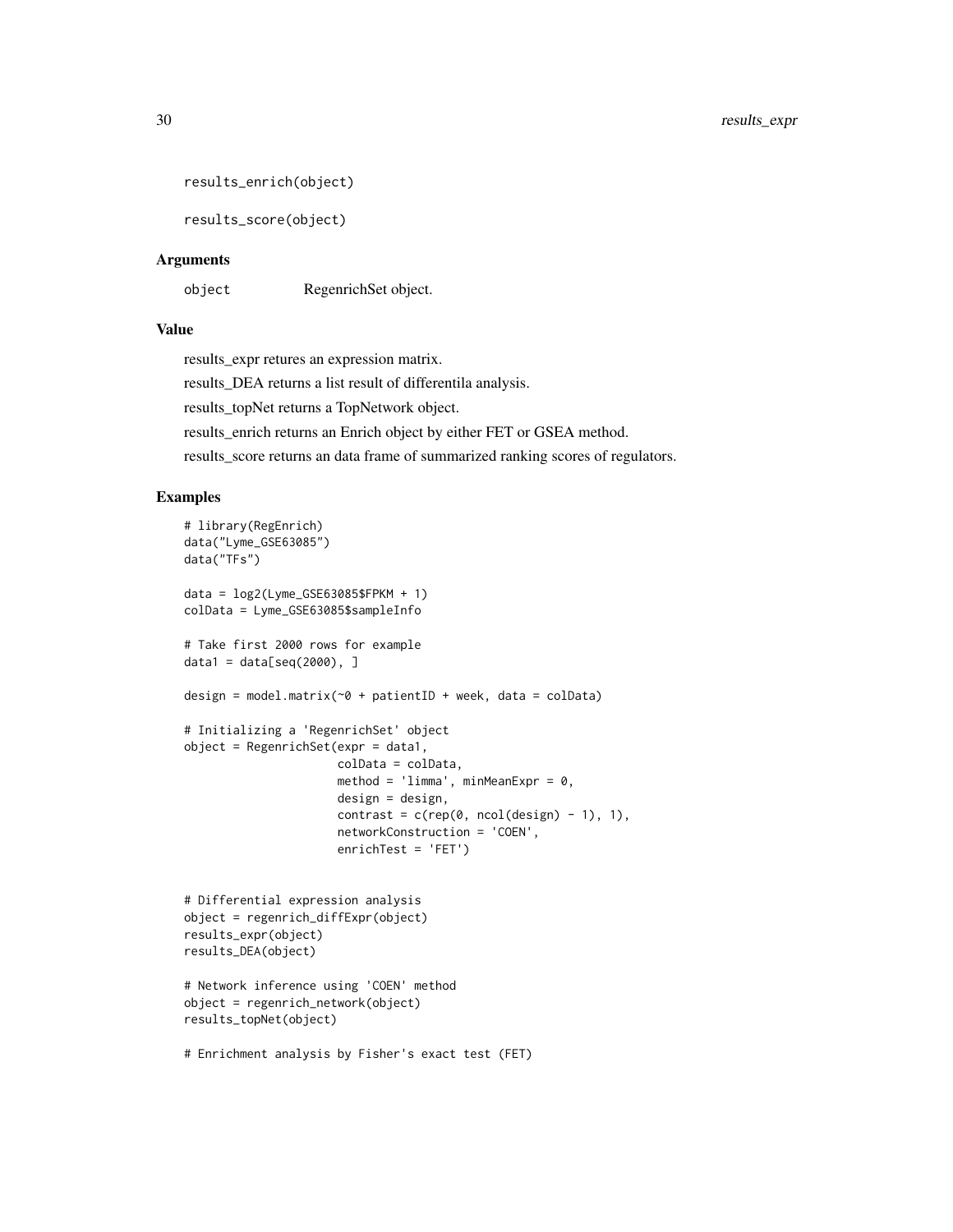#### <span id="page-30-0"></span>Score-class 31

```
object = regenrich_enrich(object)
results_enrich(object)
# Regulators ranking
object = regenrich_rankScore(object)
results_score(object)
```
Score-class *Score class*

# Description

'Score' class inherits tibble ("tbl"). The objects of 'Score' class are to store information of regulator ranking scores.

#### Usage

```
newScore(
  reg = character(),
  negLogPDEA = numeric(),
 negLogPEnrich = numeric(),
  logFC = numeric(),score = numeric()\lambda
```
# Arguments

| reg           | character, regulator IDs.         |
|---------------|-----------------------------------|
| negLogPDEA    | numeric, -log(p_DEA).             |
| negLogPEnrich | numeric, -log(p_Enrich).          |
| logFC         | numeric, $log2$ fold change.      |
| score         | numeric, RegEnrich ranking score. |

### Value

newScore function returns a Score object.

#### Slots

names character vector, containing "reg", "negLogPDEA", "negLogPEnrich", "logFC", and "score".

.Data a list of length 5, each elements corresponds to the names slots.

row.names character, regulators corresponding to .Data slot.

.S3Class character vector, containing "tbl\_df", "tbl", "data.frame", indicating the classes that 'Score' class inherits.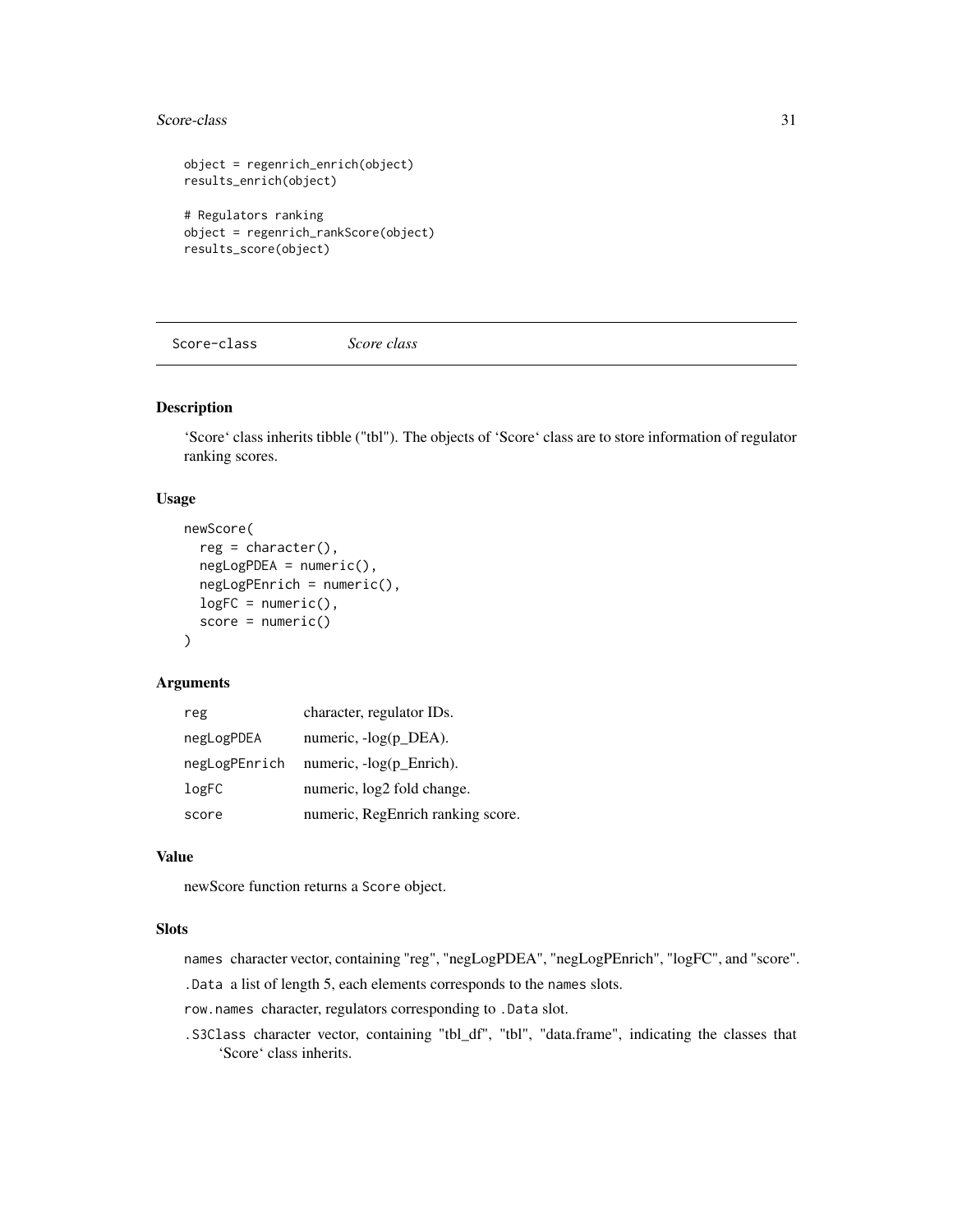# Examples

```
newScore()
newScore(letters[1:5], 1:5, 1:5, -2:2, seq(2, 1, len = 5))
```
show,DeaSet-method *methods of generic function "show"*

# Description

methods of generic function "show"

#### Usage

## S4 method for signature 'DeaSet' show(object) ## S4 method for signature 'TopNetwork' show(object) ## S4 method for signature 'Enrich' show(object) ## S4 method for signature 'Score' show(object)

```
## S4 method for signature 'RegenrichSet'
show(object)
```
#### Arguments

object one object of either DeaSet, TopNetwork, Enrich, Score, or RegenrichSet class.

# Value

show returns an invisible original object.

```
x = newScore(leftters[1:5], 1:5, 1:5, -2:2, seq(2, 1, len = 5))show(x)
```
<span id="page-31-0"></span>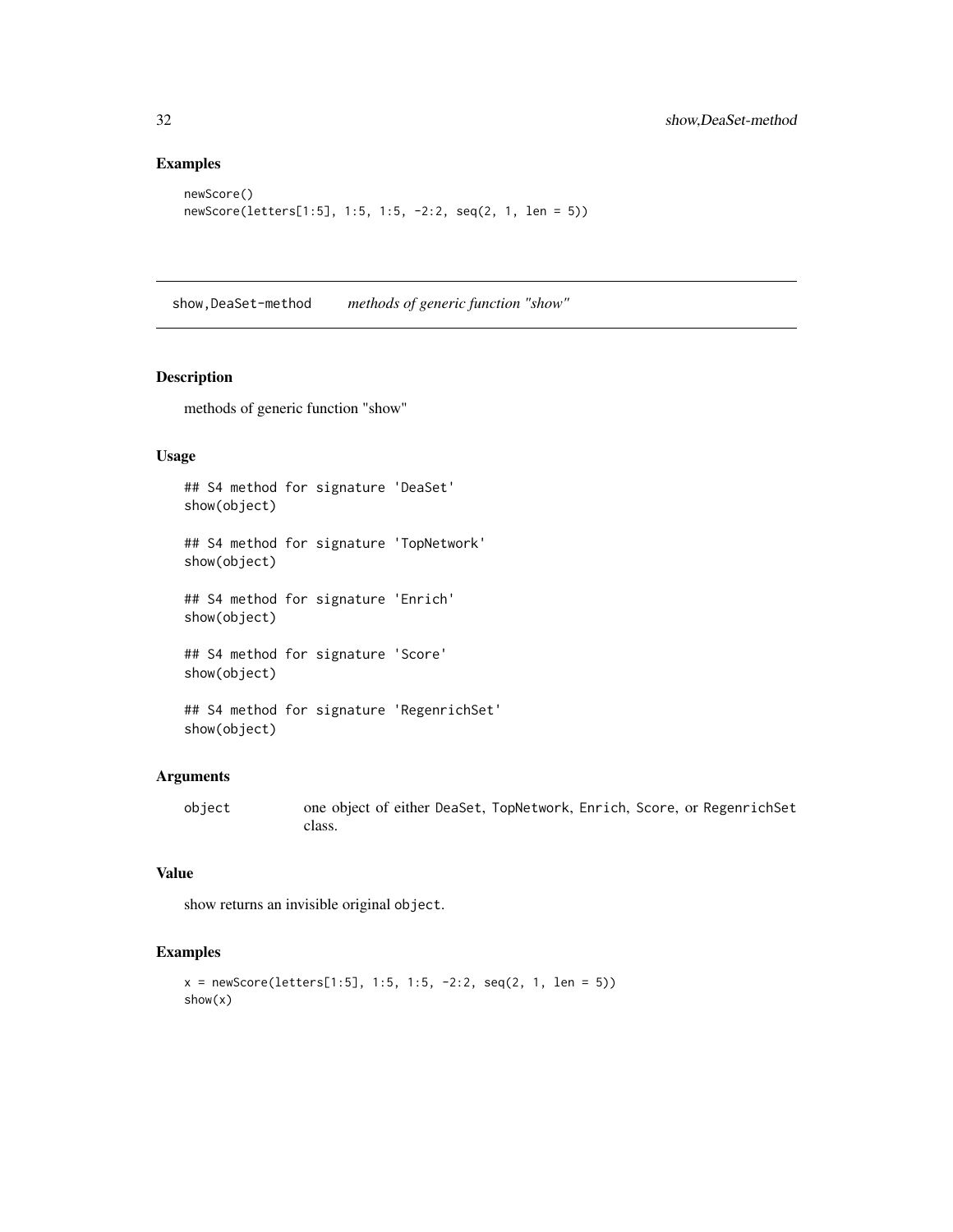#### <span id="page-32-0"></span>Description

The transcrpiton factors and co-factors in humans are considered the regulators in RegEnrich. And these regulators are obtained from (Han et al. 2015; Marbach et al. 2016; and Liu et al. 2015).

#### Usage

data(TFs)

#### Format

An object of 2-column data.frame; The first column is ENSEMBL ID of gene regulators. The second column is gene name of gene regulators. The row name of this data frame is identical to the ENSEMBL ID column.

#### References

Han et al. (2015) Scientific Reports, 5:11432 [\(PubMed\)](https://www.ncbi.nlm.nih.gov/pubmed/26066708), Liu et al. (2015) Database, bav095 [\(PubMed\)](https://www.ncbi.nlm.nih.gov/pubmed/26424082), Marbach et al. (2016) Nature Methods, 13(4):366-70 [\(PubMed\)](https://www.ncbi.nlm.nih.gov/pubmed/26424082).

<span id="page-32-1"></span>TopNetwork-class *TopNetwork class*

## **Description**

The 'TopNetwork' object is to store either a full network (the percentage of top edges is 100 between 0 to 10).

#### **Slots**

element tibble, the pool of targets in the network.

set tibble, the pool of valid regulators.

elementset tibble, regulator-target edges with edge weights. and the elements are regulators of the targets indicated by the element name.

directed logical, whether the network is directed.

- networkConstruction character, by which method this network is constructed. Either 'COEN' (coexpression network using WGCNA), or 'GRN' (gene regulatory network using random forest), or 'new' (a network provided by the user).
- percent numeric, what percentage of the top edges are remained. The value must be between 0 (excluding) and 100 (including).
- active character, which data table is activated, the default is "elementset".